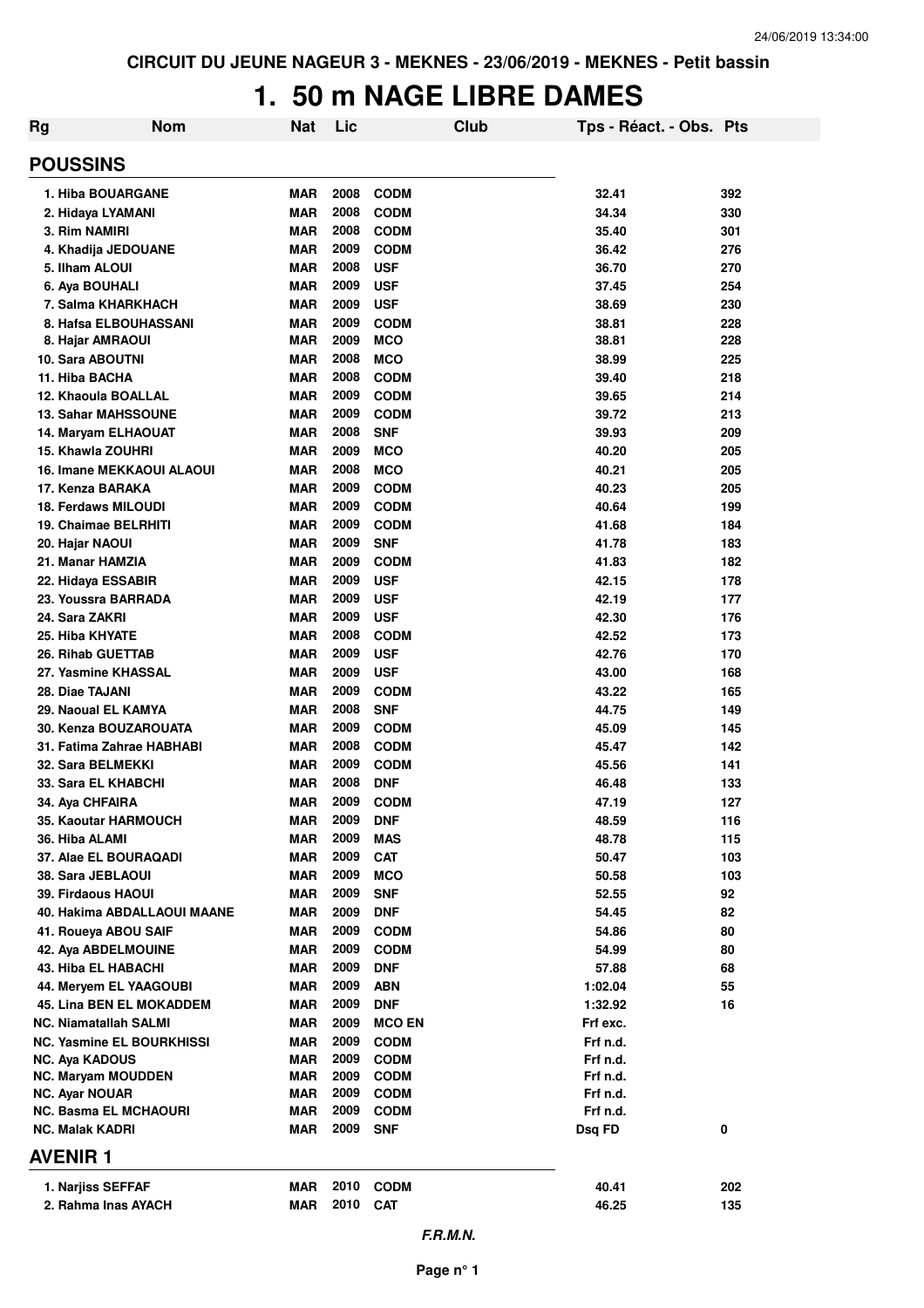# **1. 50 m NAGE LIBRE DAMES**

| <b>Rg</b> | <b>Nom</b>                       | <b>Nat</b> | Lic  | Club        | Tps - Réact. - Obs. Pts |     |
|-----------|----------------------------------|------------|------|-------------|-------------------------|-----|
|           | <b>AVENIR 1</b>                  |            |      |             |                         |     |
|           | 3. Kenza RAMI                    | <b>MAR</b> | 2010 | <b>DNF</b>  | 52.11                   | 94  |
|           | 4. Najlae ZINEBI                 | <b>MAR</b> | 2010 | <b>CODM</b> | 52.33                   | 93  |
|           | 5. Kenza SERRAR                  | <b>MAR</b> | 2010 | <b>CODM</b> | 52.46                   | 92  |
|           | 6. Soundosse HILMI               | <b>MAR</b> | 2010 | <b>CODM</b> | 54.47                   | 82  |
|           | 7. Yasmine EL HAYOULI            | <b>MAR</b> | 2010 | <b>USF</b>  | 54.98                   | 80  |
|           | 8. Arwa RHANNAI                  | <b>MAR</b> | 2010 | <b>DNF</b>  | 57.15                   | 71  |
|           | 9. Nisrine EL HAYOULI            | <b>MAR</b> | 2010 | <b>USF</b>  | 58.72                   | 66  |
|           | 10. Basma TAHIR                  | <b>MAR</b> | 2010 | <b>CODM</b> | 1:00.83                 | 59  |
|           | <b>11. Lina BOUSLIKHANE</b>      | <b>MAR</b> | 2010 | <b>DNF</b>  | 1:00.93                 | 59  |
|           | 12. Inas AZIMOU                  | <b>MAR</b> | 2010 | <b>CODM</b> | 1:07.09                 | 44  |
|           | <b>NC. Nada BOUNOUARE</b>        | <b>MAR</b> | 2010 | <b>CODM</b> | Frf n.d.                |     |
|           | <b>AVENIR 2</b>                  |            |      |             |                         |     |
|           | 1. Rim LACHKAR                   | <b>MAR</b> | 2011 | <b>USF</b>  | 41.22                   | 190 |
|           | 2. Roumayssae ZITOUNI            | <b>MAR</b> | 2011 | <b>CODM</b> | 42.56                   | 173 |
|           | 3. Hiba ATTAOUI                  | <b>MAR</b> | 2011 | <b>CODM</b> | 44.74                   | 149 |
|           | <b>4. Soundosse AHERROUCH</b>    | <b>MAR</b> | 2011 | <b>CODM</b> | 45.97                   | 137 |
|           | 5. Amira BADOUH                  | <b>MAR</b> | 2012 | <b>CODM</b> | 46.63                   | 131 |
|           | 6. Israe Arij HIDAF              | <b>MAR</b> | 2012 | <b>CODM</b> | 47.71                   | 123 |
|           | 7. Iness HAMMANI                 | <b>MAR</b> | 2012 | <b>UNO</b>  | 48.90                   | 114 |
|           | 8. Doha ZAIMI                    | <b>MAR</b> | 2011 | <b>CODM</b> | 50.25                   | 105 |
|           | 9. Dina HAOUDI                   | <b>MAR</b> | 2011 | <b>USF</b>  | 51.00                   | 100 |
|           | 10. Aya BAHMANE                  | <b>MAR</b> | 2011 | <b>CODM</b> | 52.41                   | 92  |
|           | 11. Nour DKHIS                   | <b>MAR</b> | 2011 | <b>CODM</b> | 54.00                   | 84  |
|           | 12. Amira ABDELMALIK             | <b>MAR</b> | 2012 | <b>CODM</b> | 54.02                   | 84  |
|           | 13. Hajar MOUDDEN                | <b>MAR</b> | 2011 | <b>CODM</b> | 54.67                   | 81  |
|           | <b>14. Inas ROUKHAMI</b>         | <b>MAR</b> | 2011 | <b>CODM</b> | 54.72                   | 81  |
|           | 15. Hanae AMGHAD                 | <b>MAR</b> | 2011 | <b>MCO</b>  | 55.84                   | 76  |
|           | 16. Malak BELHAJ                 | <b>MAR</b> | 2011 | <b>CODM</b> | 58.61                   | 66  |
|           | 16. Ibtissam BELBACHIR           | <b>MAR</b> | 2011 | <b>MCO</b>  | 58.61                   | 66  |
|           | <b>18. Yasmine BOUABDELLAOUI</b> | <b>MAR</b> | 2011 | <b>MCO</b>  | 1:00.48                 | 60  |
|           | <b>19. Jannate SEGHROUCHNI</b>   | <b>MAR</b> | 2011 | <b>DNF</b>  | 1:02.53                 | 54  |
|           | 20. Chama MARRAKCHI BENAZZOUZ    | <b>MAR</b> | 2012 | <b>USF</b>  | 1:04.87                 | 48  |
|           | 21. Meryam EL KHABCHI            | <b>MAR</b> | 2012 | <b>DNF</b>  | 1:07.27                 | 43  |
|           | 22. Khadija ALMARJANI            | <b>MAR</b> | 2011 | <b>CODM</b> | 1:07.31                 | 43  |
|           | 23. Aya AMAMOU                   | <b>MAR</b> | 2012 | <b>USF</b>  | 1:07.34                 | 43  |
|           | 24. Lina EL BOUYOUSFI            | <b>MAR</b> | 2012 | <b>DNF</b>  | 1:07.69                 | 43  |
|           | 25. Israe BERRIMI                | <b>MAR</b> | 2011 | <b>CODM</b> | 1:13.26                 | 33  |
|           | 26. Ghita LEMRANI                | <b>MAR</b> | 2012 | <b>CODM</b> | 1:14.65                 | 32  |
|           | 27. Allae EL HAOUAT              | <b>MAR</b> | 2011 | <b>USF</b>  | 1:27.18                 | 20  |
|           | <b>NC. Roa EL MNASRI</b>         | <b>MAR</b> | 2012 | <b>CODM</b> | Frf n.d.                |     |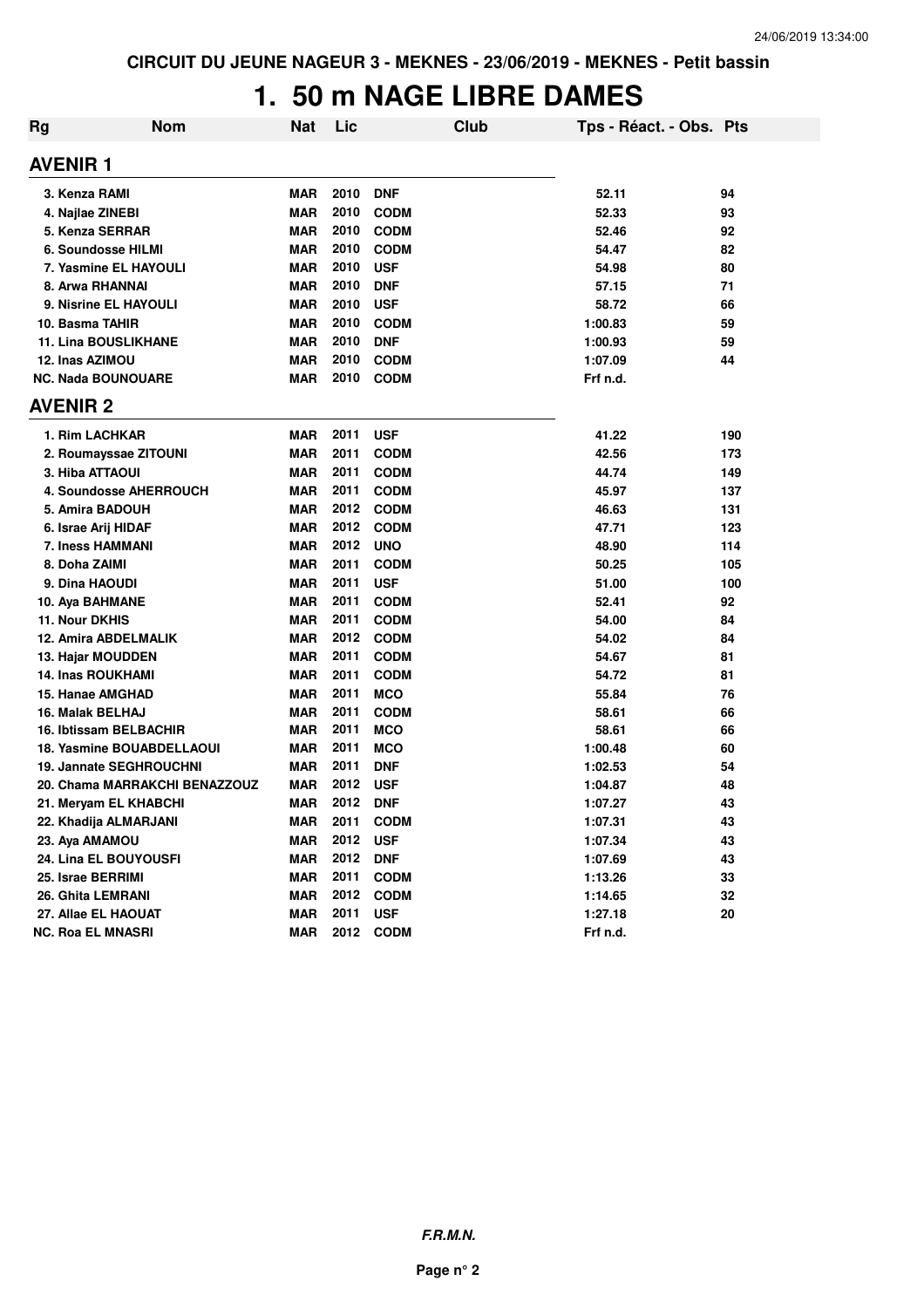#### **2. 50 m NAGE LIBRE MESSIEURS**

| Rg                         | <b>Nom</b>                          | Nat        | Lic  | Club          | Tps - Réact. - Obs. Pts |     |
|----------------------------|-------------------------------------|------------|------|---------------|-------------------------|-----|
| <b>POUSSINS</b>            |                                     |            |      |               |                         |     |
|                            | 1. Hicham AZIZ ALAOUI               | <b>MAR</b> | 2008 | <b>CODM</b>   | 32.75                   | 260 |
| 1. Othmane RHZAL           |                                     | <b>MAR</b> | 2008 | <b>UNO</b>    | 32.75                   | 260 |
|                            | 3. Mohammed Anas DAKIR              | <b>MAR</b> | 2008 | <b>USF</b>    | 32.97                   | 255 |
|                            | 4. Mohamed Amine TOUITA             | <b>MAR</b> | 2008 | <b>CODM</b>   | 33.47                   | 243 |
|                            | 5. Mohamed Tajeddine LARHLIMI       | <b>MAR</b> | 2009 | <b>CODM</b>   | 33.90                   | 234 |
| <b>6. Driss DRISSI</b>     |                                     | <b>MAR</b> | 2008 | <b>SNF</b>    | 35.94                   | 197 |
| 7. Othmane EL MAHI         |                                     | <b>MAR</b> | 2008 | <b>MCO</b>    | 36.03                   | 195 |
| 8. Haitam LAAMIRI          |                                     | <b>MAR</b> | 2008 | <b>CODM</b>   | 36.66                   | 185 |
|                            | 9. Mohamed Amine ELMRANI            | <b>MAR</b> | 2008 | <b>CODM</b>   | 36.86                   | 182 |
| <b>10. Omar ELAANNOUNI</b> |                                     | <b>MAR</b> | 2008 | <b>USF</b>    | 36.91                   | 181 |
| 11. Ibrahim DEQQAOUI       |                                     | <b>MAR</b> | 2008 | <b>USF</b>    | 37.43                   | 174 |
| 12. Zakariae OUBAD         |                                     | <b>MAR</b> | 2008 | <b>CODM</b>   | 38.45                   | 160 |
|                            | <b>13. Othmane IDRISSI BOUGRINE</b> | <b>MAR</b> | 2008 | <b>DNF</b>    | 38.60                   | 159 |
| <b>14. Omar OUADNOUNI</b>  |                                     | <b>MAR</b> | 2008 | <b>DNF</b>    | 39.21                   | 151 |
| 15. Hamza ACHAOUI          |                                     | <b>MAR</b> | 2009 | <b>USF</b>    | 39.31                   | 150 |
|                            | <b>16. Mehdi MHAMMEDI ALAOUI</b>    | <b>MAR</b> | 2008 | <b>SNF</b>    | 39.47                   | 148 |
| 17. Yassine CHEKKORI       |                                     | <b>MAR</b> | 2008 | <b>SNF</b>    | 39.92                   | 143 |
| 18. Abdennour LAKHAL       |                                     | <b>MAR</b> | 2008 | <b>CODM</b>   | 40.09                   | 141 |
|                            | 19. Mohamed Yassine MARIH           | <b>MAR</b> | 2008 | <b>CODM</b>   | 40.21                   | 140 |
|                            | 20. Otmane ETTAKI ELALAOUI          | <b>MAR</b> | 2009 | <b>CODM</b>   | 40.78                   | 134 |
| 21. Hamza SAADI            |                                     | <b>MAR</b> | 2008 | <b>DNF</b>    | 41.03                   | 132 |
| 22. Ismail MOUTIA          |                                     | <b>MAR</b> | 2008 | <b>USF</b>    | 41.06                   | 132 |
| 23. Khalil ZOHIR           |                                     | <b>MAR</b> | 2009 | <b>MCO</b>    | 41.85                   | 124 |
|                            | 24. Nouamane KAAOUAS                | <b>MAR</b> | 2009 | <b>SNF</b>    | 42.08                   | 122 |
| 25. Ismail TAOUSSI         |                                     | <b>MAR</b> | 2008 | <b>MAS</b>    | 42.45                   | 119 |
|                            | 26. Mohamed Ziyad RAOUAK            | <b>MAR</b> | 2009 | <b>CODM</b>   | 43.06                   | 114 |
| 27. Adam EL MECHERFI       |                                     | <b>MAR</b> | 2009 | <b>CODM</b>   | 43.14                   | 113 |
| 28. Mohamed BELLARBI       |                                     | <b>MAR</b> | 2008 | <b>CODM</b>   | 43.25                   | 113 |
| 29. Ziyad BEN HLIMA        |                                     | <b>MAR</b> | 2009 | <b>CODM</b>   | 43.42                   | 111 |
| 30. Ziad CHABLI            |                                     | <b>MAR</b> | 2009 | <b>CODM</b>   | 43.48                   | 111 |
| 31. Salah Eddine CARI      |                                     | <b>MAR</b> | 2009 | <b>SNF</b>    | 44.20                   | 105 |
| 32. Haytham KABBAJ         |                                     | <b>MAR</b> | 2008 | <b>CODM</b>   | 44.31                   | 105 |
|                            | 33. Mohammed AHMIDDOUCHE            | <b>MAR</b> | 2008 | <b>CODM</b>   | 45.11                   | 99  |
| 34. Rayane TALBI           |                                     | <b>MAR</b> | 2009 | <b>CODM</b>   | 45.13                   | 99  |
| 35. Yahya BENJILALI        |                                     | MAR        | 2009 | <b>CAT</b>    | 45.46                   | 97  |
|                            | 36. Khalil EL AZAMI EL IDRISSI      | MAR        | 2009 | <b>MAS</b>    | 46.38                   | 91  |
| 37. Mohamed OUALI          |                                     | <b>MAR</b> | 2009 | <b>CAT</b>    | 46.63                   | 90  |
|                            | 38. Mohamed Taha LAZZOUZI           | MAR        | 2009 | <b>ABN</b>    | 47.31                   | 86  |
|                            | 39. Mohamed ELARFAOUI               | <b>MAR</b> | 2008 | <b>CODM</b>   | 47.51                   | 85  |
| 40. Khalid ALAMI YADRI     |                                     | <b>MAR</b> | 2009 | <b>DNF</b>    | 48.13                   | 82  |
| 41. Amjad BELAMIN          |                                     | <b>MAR</b> | 2009 | <b>CODM</b>   | 48.20                   | 81  |
| 42. Adam DAHBI             |                                     | <b>MAR</b> | 2009 | <b>CODM</b>   | 48.63                   | 79  |
| 43. Ayoub SAKHSOUKH        |                                     | <b>MAR</b> | 2009 | <b>MCO EN</b> | 49.79                   | 74  |
| 44. Ilyass ELBASRI         |                                     | <b>MAR</b> | 2008 | <b>MCO EN</b> | 49.85                   | 73  |
|                            | 45. Salah Eddine JEFFALI            | <b>MAR</b> | 2009 | <b>MCO EN</b> | 50.52                   | 70  |
|                            | 46. Salaheddine EL JAZIZ            | <b>MAR</b> | 2009 | <b>CODM</b>   | 50.63                   | 70  |
| 47. Othmane NEJJARI        |                                     | <b>MAR</b> | 2008 | <b>MAS</b>    | 50.87                   | 69  |
|                            | 48. Mohammed ELACHHAB               | <b>MAR</b> | 2008 | <b>MCO EN</b> | 51.54                   | 66  |
| 49. Abderrahmane ZIANI     |                                     | <b>MAR</b> | 2008 | <b>MCO EN</b> | 52.66                   | 62  |
|                            | 50. El Houssaine CHAREF             | <b>MAR</b> | 2009 | <b>CAT</b>    | 53.11                   | 61  |
|                            | 51. Mohammed Taha BENNIS            | <b>MAR</b> | 2009 | <b>DNF</b>    | 55.02                   | 54  |
| 52. Walid BERRIMI          |                                     | <b>MAR</b> | 2008 | <b>CODM</b>   | 55.06                   | 54  |
|                            | 53. Mohamed MARRAKCHI               | <b>MAR</b> | 2009 | <b>CPF</b>    | 55.47                   | 53  |
| 54. Moad FAKHIR            |                                     | <b>MAR</b> | 2009 | <b>DNF</b>    | 55.68                   | 52  |
|                            | 55. Mohamed Adam RAHAL              | <b>MAR</b> | 2009 | <b>ABN</b>    | 58.11                   | 46  |
| 56. Taha CHEBBAR           |                                     | <b>MAR</b> | 2009 | <b>CPF</b>    | 1:10.56                 | 26  |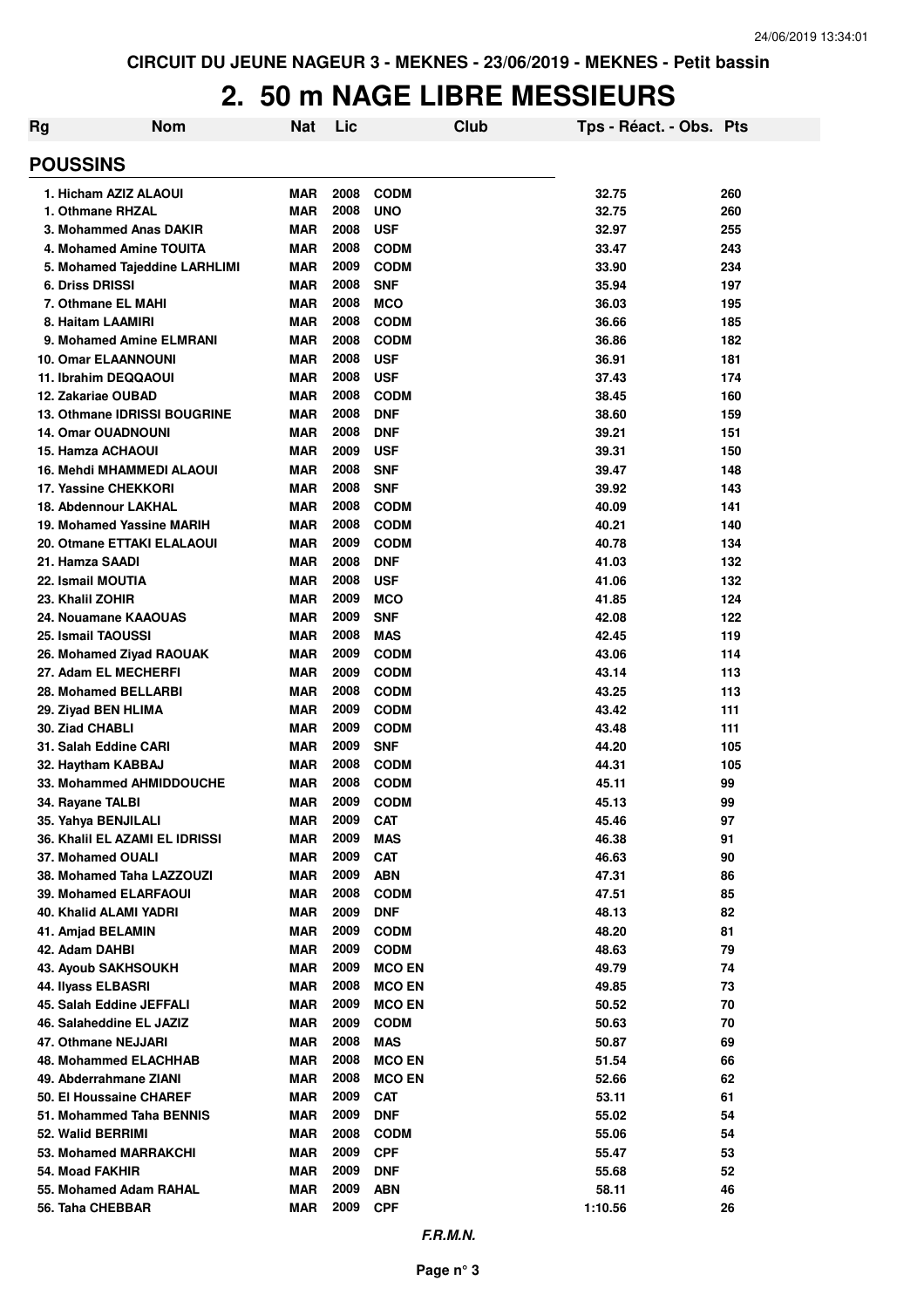# **2. 50 m NAGE LIBRE MESSIEURS**

| Rg                                                 | <b>Nom</b>                        | <b>Nat</b>               | Lic          | Club                       | Tps - Réact. - Obs. Pts |          |
|----------------------------------------------------|-----------------------------------|--------------------------|--------------|----------------------------|-------------------------|----------|
| <b>POUSSINS</b>                                    |                                   |                          |              |                            |                         |          |
|                                                    | <b>NC. Mohamed Barae LARHMAM</b>  | <b>MAR</b>               | 2009         | <b>ABN</b>                 | Frf n.d.                |          |
| <b>NC. Outhmane EL AHMAR</b>                       |                                   | <b>MAR</b>               | 2009         | <b>ABN</b>                 | Frf n.d.                |          |
| <b>NC. Khalil HAJJI</b>                            |                                   | <b>MAR</b>               | 2009         | <b>ABN</b>                 | Dsq FD                  | 0        |
| <b>AVENIR1</b>                                     |                                   |                          |              |                            |                         |          |
|                                                    | 1. Mohamed Aymane TOUIL           | <b>MAR</b>               | 2010         | <b>MCO</b>                 | 38.79                   | 156      |
| 2. Iyad BENALI                                     |                                   | <b>MAR</b>               | 2010         | <b>USF</b>                 | 43.53                   | 110      |
| 3. Rayane SEGHROUCHNI                              |                                   | <b>MAR</b>               | 2010         | <b>DNF</b>                 | 46.60                   | 90       |
| 4. Houssam LACHKAR                                 |                                   | <b>MAR</b>               | 2010         | <b>USF</b>                 | 48.41                   | 80       |
| 5. Ilyas SBAI                                      |                                   | <b>MAR</b>               | 2010         | <b>CODM</b>                | 50.04                   | 72       |
| 6. Ayoub BANANA                                    |                                   | <b>MAR</b>               | 2010         | <b>MCO</b>                 | 50.33                   | 71       |
| 7. Yasser BAHBAH                                   |                                   | <b>MAR</b>               | 2010         | <b>USF</b>                 | 51.49                   | 66       |
| 8. Mehdi SAKHSOUKH                                 |                                   | <b>MAR</b>               | 2010         | <b>MCO EN</b>              | 51.84                   | 65       |
| 9. Ayoub TARAA                                     |                                   | <b>MAR</b>               | 2010         | <b>CODM</b>                | 52.37                   | 63       |
| 10. Ghali OUZZAOUI                                 |                                   | <b>MAR</b>               | 2010         | <b>USF</b>                 | 53.61                   | 59       |
| 11. Youssef IKEN                                   |                                   | <b>MAR</b>               | 2010         | <b>DNF</b>                 | 55.00                   | 54       |
| 12. Younes AZZOUZ                                  |                                   | <b>MAR</b>               | 2010         | <b>DNF</b>                 | 59.61                   | 43       |
| 13. Mehdi TAZI MOKHA                               |                                   | <b>MAR</b>               | 2010         | <b>CODM</b>                | 1:01.70                 | 38       |
| 14. Ghali AMRANI JOUTEI                            |                                   | <b>MAR</b>               | 2010         | <b>CPF</b>                 | 1:06.22                 | 31       |
| <b>15. Imad TOUINSI</b>                            |                                   | <b>MAR</b>               | 2010         | <b>USF</b>                 | 1:13.91                 | 22       |
| <b>NC. Aymane ELMNASRI</b><br><b>NC. Ali ZAINI</b> |                                   | <b>MAR</b><br><b>MAR</b> | 2010<br>2010 | <b>CODM</b><br><b>CODM</b> | Frf n.d.<br>Frf n.d.    |          |
| <b>NC. Aissam EL CHATTAHI</b>                      |                                   | <b>MAR</b>               | 2010         | <b>CPF</b>                 | Frf n.d.                |          |
| <b>NC. Mohamed Taha JROUNDI</b>                    |                                   | <b>MAR</b>               | 2010         | <b>CPF</b>                 | <b>\bandon</b>          | 0        |
| <b>AVENIR 2</b>                                    |                                   |                          |              |                            |                         |          |
|                                                    | <b>1. Yassine BENCHEKROUN</b>     | <b>MAR</b>               | 2011         | <b>USF</b>                 | 38.66                   | 158      |
| 2. Ali BEN HLIMA                                   |                                   | <b>MAR</b>               | 2011         | <b>CODM</b>                | 43.05                   | 114      |
| 3. Bilal BELHADRI                                  |                                   | <b>MAR</b>               | 2011         | <b>UNO</b>                 | 44.25                   | 105      |
|                                                    | 4. Youssef BELRHITI NEJAR         | <b>MAR</b>               | 2011         | <b>CODM</b>                | 44.37                   | 104      |
| 5. Rayane ZOHIR                                    |                                   | <b>MAR</b>               | 2011         | <b>MCO</b>                 | 45.67                   | 96       |
| 6. Taha Khalil ADROJ                               |                                   | <b>MAR</b>               | 2011         | <b>CODM</b>                | 46.53                   | 90       |
| <b>7. Saad ELBOUHSSINI</b>                         |                                   | MAR                      | 2011         | <b>CODM</b>                | 46.60                   | 90       |
|                                                    | 8. Ahmed Yahya OUAHMANE           | <b>MAR</b>               | 2011         | <b>CODM</b>                | 47.81                   | 83       |
| 9. Mohamed DRISSI                                  |                                   | MAR                      | 2012         | <b>SNF</b>                 | 49.88                   | 73       |
| 10. Sami BOUNDAR                                   |                                   | <b>MAR</b>               | 2011         | <b>CODM</b>                | 50.31                   | 71       |
| 11. Abdelhakim LAKHAL                              |                                   | <b>MAR</b>               | 2011         | <b>CODM</b>                | 50.51                   | 70       |
| 12. Aymane AIT TALEB                               |                                   | <b>MAR</b>               | 2011         | <b>CODM</b>                | 50.55                   | 70       |
| 13. Aymane LAHMIDI                                 |                                   | <b>MAR</b>               | 2011         | <b>CODM</b>                | 50.72                   | 70       |
|                                                    | 14. Mohammed Reda YAHYAOUI        | <b>MAR</b>               | 2012         | <b>MCO EN</b>              | 51.28                   | 67       |
| 15. Akram ENNEDDAM                                 |                                   | <b>MAR</b>               | 2011         | <b>CODM</b>                | 51.34                   | 67       |
|                                                    | 16. Anas Elhoussine MOUFADDAL     | <b>MAR</b>               | 2011         | <b>UNO</b>                 | 52.09                   | 64       |
| 17. Yazid BOURAMDANE                               | <b>18. Ilias BOUHAMIDI ALAOUI</b> | <b>MAR</b><br><b>MAR</b> | 2011<br>2011 | <b>USF</b><br><b>CODM</b>  | 52.64<br>53.41          | 62<br>60 |
| 19. Rayane DOUISSI                                 |                                   | <b>MAR</b>               | 2011         | <b>MCO EN</b>              | 54.33                   | 57       |
| 20. Rayane LAOUIDA                                 |                                   | <b>MAR</b>               | 2011         | <b>CODM</b>                | 54.59                   | 56       |
| 21. Yahya KHASSAL                                  |                                   | MAR                      | 2012         | <b>USF</b>                 | 55.06                   | 54       |
|                                                    | 22. Mohamed Amine HAMMANI         | MAR                      | 2012         | <b>USF</b>                 | 55.24                   | 54       |
|                                                    | 23. Yahya BOUTALEB JOUTEI         | <b>MAR</b>               | 2011         | <b>USF</b>                 | 55.53                   | 53       |
| 24. Ilyas BOUSAHABA                                |                                   | MAR                      | 2011         | <b>DNF</b>                 | 55.77                   | 52       |
| 25. Mehdi SAADI                                    |                                   | MAR                      | 2011         | <b>DNF</b>                 | 56.12                   | 51       |
| 26. Reda DKHIS                                     |                                   | <b>MAR</b>               | 2012         | <b>CODM</b>                | 56.22                   | 51       |
| 27. Abderrahmane SLASSI                            |                                   | <b>MAR</b>               | 2012         | <b>SNF</b>                 | 56.34                   | 51       |
| 28. Sami AFIFI                                     |                                   | <b>MAR</b>               | 2011         | <b>DNF</b>                 | 56.95                   | 49       |
| 29. Mohamed MARIH                                  |                                   | <b>MAR</b>               | 2012         | <b>CODM</b>                | 57.53                   | 48       |
| 30. Ayoub EL BOUALIOUI                             |                                   | MAR                      | 2011         | <b>CODM</b>                | 58.48                   | 45       |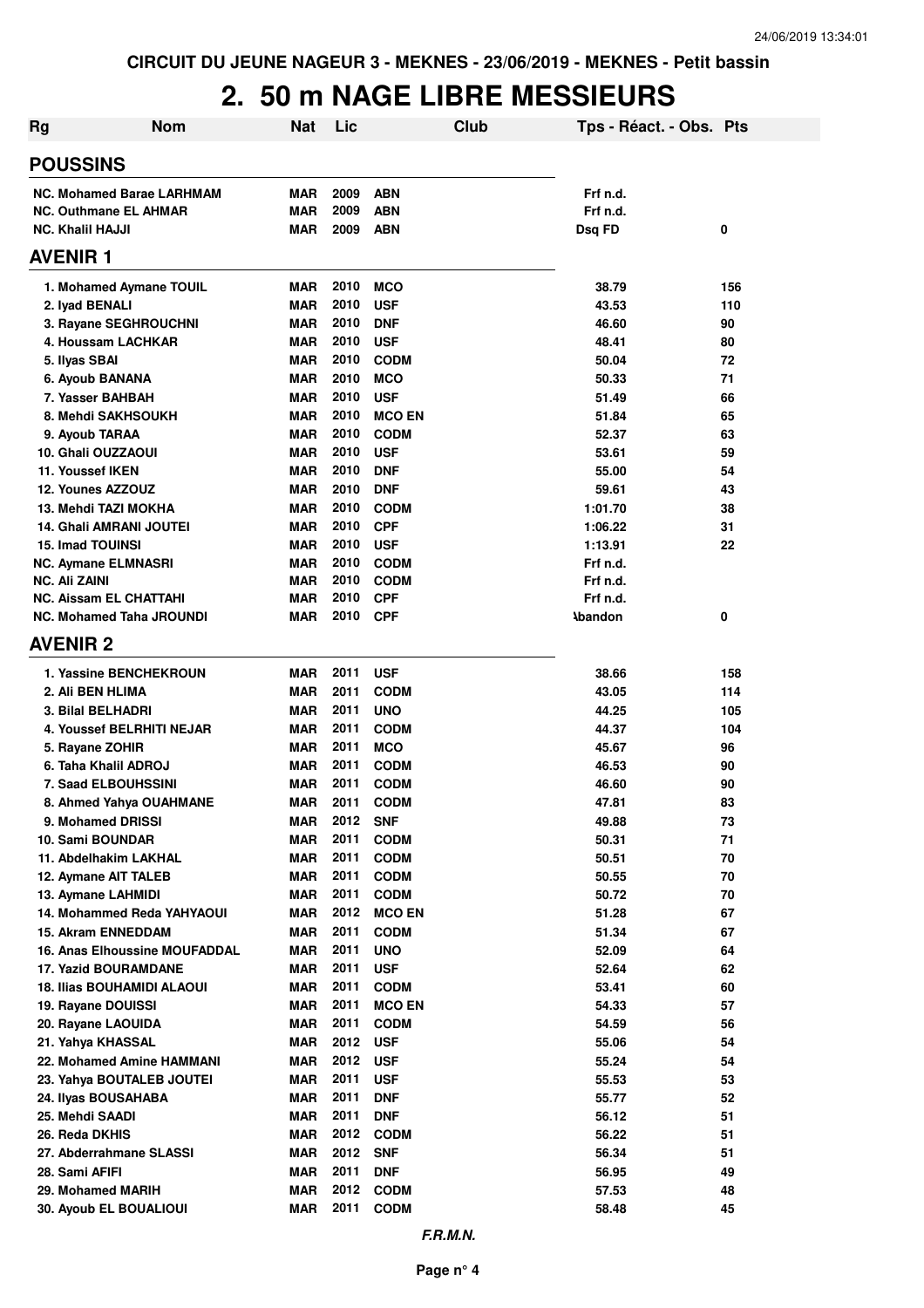#### **2. 50 m NAGE LIBRE MESSIEURS**

| Rg              | <b>Nom</b>                      | <b>Nat</b> | Lic  | Club          | Tps - Réact. - Obs. Pts |    |
|-----------------|---------------------------------|------------|------|---------------|-------------------------|----|
| <b>AVENIR 2</b> |                                 |            |      |               |                         |    |
| 31. Aymane DADA |                                 | <b>MAR</b> | 2011 | <b>MCO EN</b> | 58.97                   | 44 |
|                 | 32. Yahya BOUTABA               | <b>MAR</b> | 2011 | <b>CODM</b>   | 1:00.98                 | 40 |
| 33. Ziad KADDIS |                                 | <b>MAR</b> | 2011 | <b>CODM</b>   | 1:03.59                 | 35 |
|                 | 34. Amine KASSOU                | <b>MAR</b> | 2012 | <b>DNF</b>    | 1:07.44                 | 29 |
|                 | 35. Mohammed BERRADA            | <b>MAR</b> | 2011 | <b>CODM</b>   | 1:07.88                 | 29 |
| 36. Adam BENNIS |                                 | <b>MAR</b> | 2011 | <b>DNF</b>    | 1:10.30                 | 26 |
|                 | 37. Mohamed Abed RAOUGUI        | <b>MAR</b> | 2011 | <b>CPF</b>    | 1:17.34                 | 19 |
|                 | 38. Mohamed EL ALAMI            | <b>MAR</b> | 2011 | <b>CPF</b>    | 1:23.35                 | 15 |
|                 | <b>NC. Abdelwadoud ABOUSAIF</b> | <b>MAR</b> | 2012 | <b>CODM</b>   | Frf n.d.                |    |
|                 | <b>NC. Yaacoub AMRHAR</b>       | <b>MAR</b> | 2011 | <b>CPF</b>    | Frf n.d.                |    |
|                 | <b>NC. Mohammed MATTOUS</b>     | <b>MAR</b> | 2011 | <b>UNO</b>    | Frf n.d.                |    |
|                 | <b>NC. Karim DAHMANI</b>        | <b>MAR</b> | 2011 | <b>CPF</b>    | Dsq FD                  | 0  |
|                 | <b>NC. Mehdi AIT BOUMAZZOU</b>  | <b>MAR</b> | 2012 | <b>DNF</b>    | Dsg NI                  | 0  |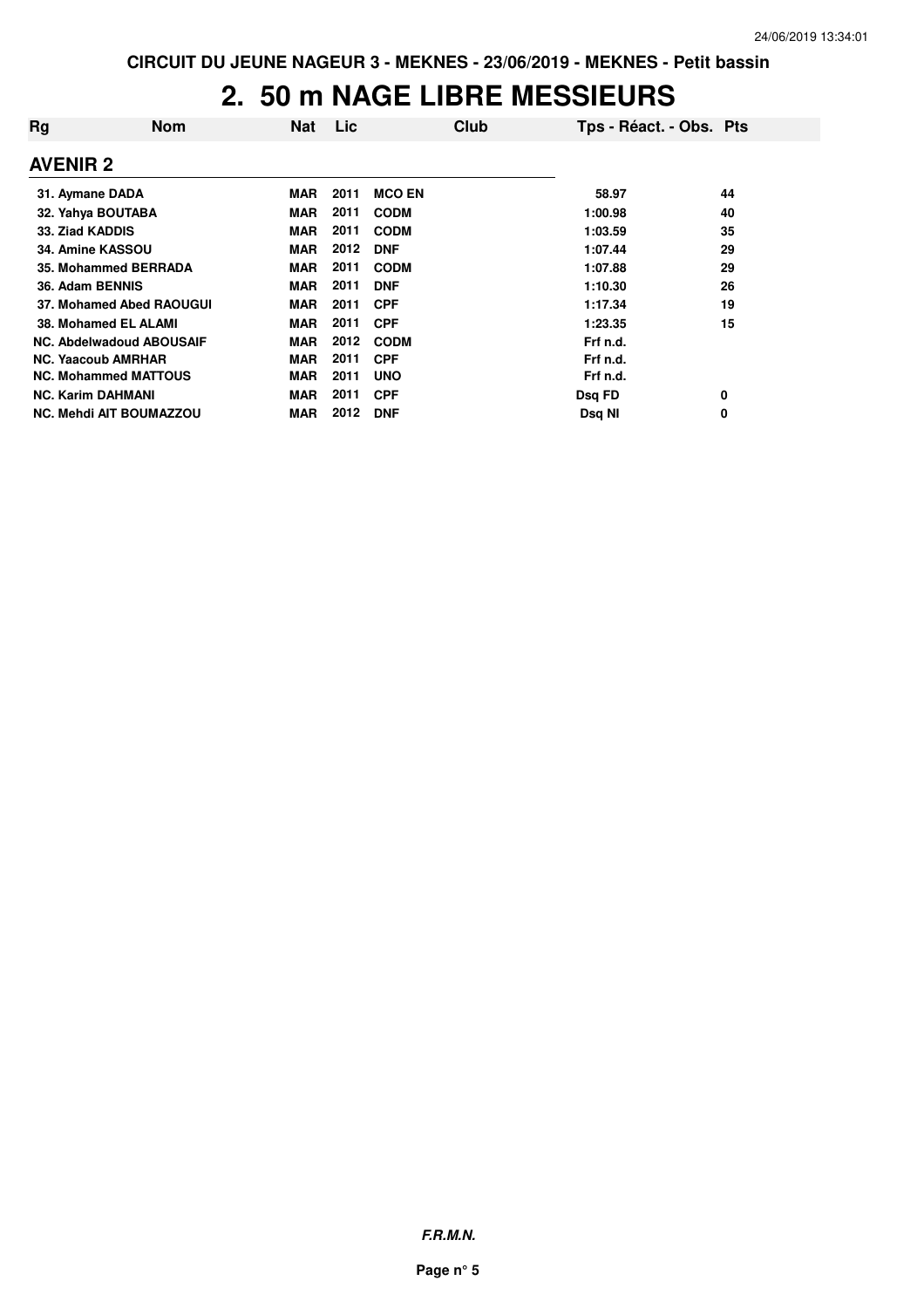# **3. 200 m 4 NAGES DAMES**

| Rg                        | <b>Nom</b>               | <b>Nat</b> | Lic  | Club        | Tps - Réact. - Obs. Pts |     |
|---------------------------|--------------------------|------------|------|-------------|-------------------------|-----|
| <b>POUSSINS</b>           |                          |            |      |             |                         |     |
| 1. Hiba BOUARGANE         |                          | <b>MAR</b> | 2008 | <b>CODM</b> | 3:06.88                 | 307 |
| 2. Lina TABERKANT         |                          | <b>MAR</b> | 2008 | <b>SNF</b>  | 3:18.96                 | 254 |
| 3. Romayssae TALBI        |                          | <b>MAR</b> | 2008 | <b>CODM</b> | 3:22.60                 | 241 |
| 4. Houda ESSONNI          |                          | <b>MAR</b> | 2008 | <b>CODM</b> | 3:34.43                 | 203 |
| 5. Inass MASMOUDI         |                          | <b>MAR</b> | 2009 | <b>CODM</b> | 3:37.81                 | 194 |
| 6. Khaoula BOALLAL        |                          | <b>MAR</b> | 2009 | <b>CODM</b> | 3:45.86                 | 174 |
| <b>7. Douae CHENOUNI</b>  |                          | <b>MAR</b> | 2008 | <b>MAS</b>  | 3:51.14                 | 162 |
| 8. Alae SELLAKH           |                          | <b>MAR</b> | 2009 | <b>MCO</b>  | 3:57.72                 | 149 |
| 9. Hajar BENNIS           |                          | <b>MAR</b> | 2008 | <b>MAS</b>  | 4:01.72                 | 142 |
|                           | 10. Zaynab Aesha ZOUITEN | <b>MAR</b> | 2009 | <b>MAS</b>  | 4:10.10                 | 128 |
| 11. Maha ELOUAQOR         |                          | <b>MAR</b> | 2008 | <b>MAS</b>  | 4:17.90                 | 117 |
| <b>NC. Maryam MOUDDEN</b> |                          | <b>MAR</b> | 2009 | <b>CODM</b> | Frf n.d.                |     |

**F.R.M.N.**

**Page n° 6**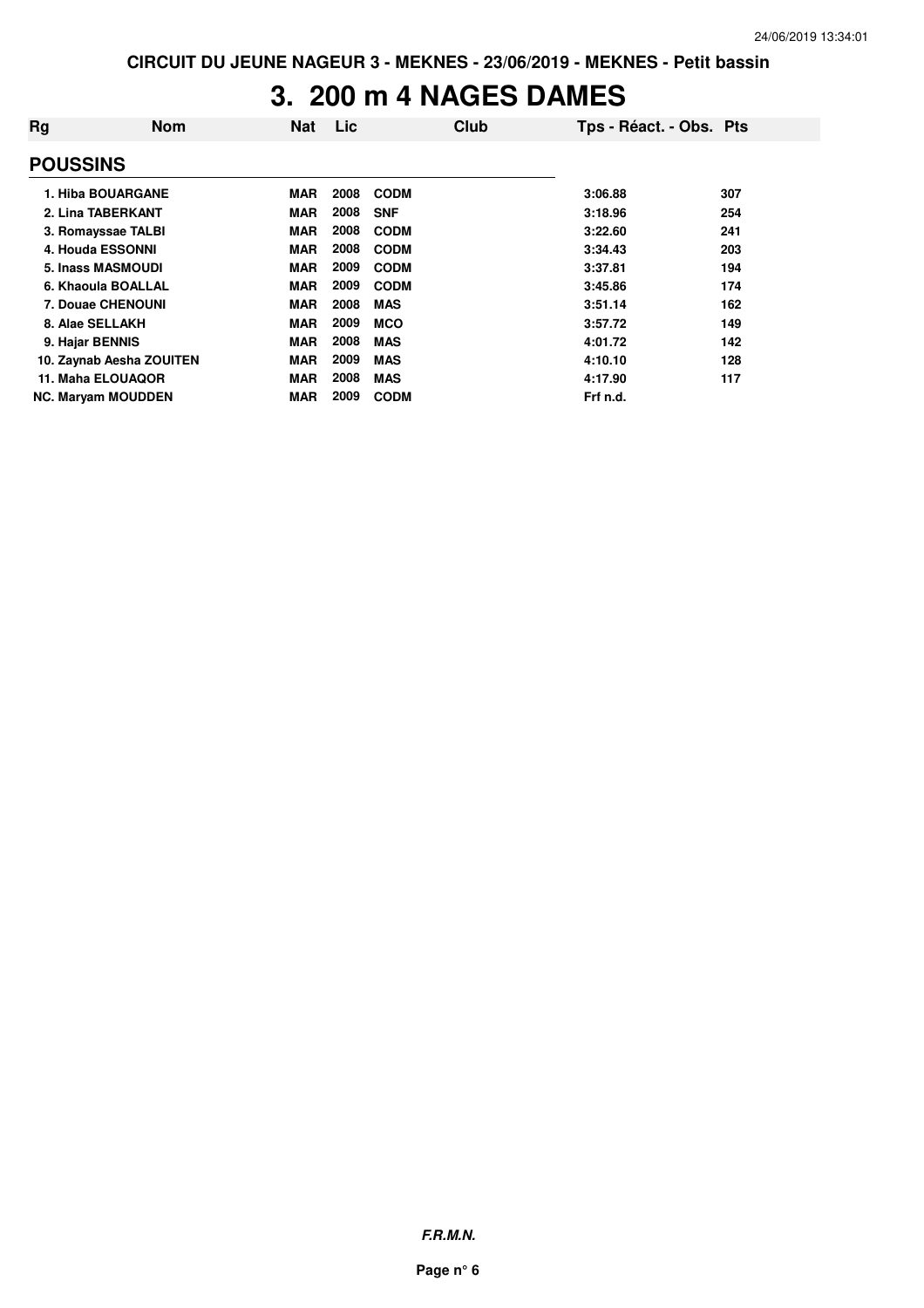# **4. 200 m 4 NAGES MESSIEURS**

| Rg                      | <b>Nom</b>                      | Nat        | Lic  | Club        | Tps - Réact. - Obs. Pts |     |
|-------------------------|---------------------------------|------------|------|-------------|-------------------------|-----|
| <b>POUSSINS</b>         |                                 |            |      |             |                         |     |
|                         | 1. Othmane RHZAL                | <b>MAR</b> | 2008 | <b>UNO</b>  | 3:04.94                 | 236 |
|                         | 2. Abderrahmane BADOUH          | <b>MAR</b> | 2009 | <b>CODM</b> | 3:11.94                 | 211 |
|                         | 3. Ayman LEMRANI                | <b>MAR</b> | 2008 | <b>CODM</b> | 3:18.96                 | 189 |
|                         | 4. Mohamed Tajeddine LARHLIMI   | <b>MAR</b> | 2009 | <b>CODM</b> | 3:22.35                 | 180 |
|                         | 5. Mohaamed Zouhir MOUFADDAL    | <b>MAR</b> | 2008 | <b>UNO</b>  | 3:22.93                 | 178 |
|                         | 6. Mohamed Taha ADNANE          | <b>MAR</b> | 2009 | <b>CODM</b> | 3:34.52                 | 151 |
|                         | 7. Houssam AYOUNI               | <b>MAR</b> | 2009 | <b>CODM</b> | 3:39.88                 | 140 |
|                         | 8. Abdennour LAKHAL             | <b>MAR</b> | 2008 | <b>CODM</b> | 3:48.46                 | 125 |
| 9. Jad NAJI             |                                 | <b>MAR</b> | 2008 | <b>CODM</b> | 3:49.33                 | 124 |
|                         | 10. Marwane BENKIEN             | <b>MAR</b> | 2008 | <b>MAS</b>  | 3:51.04                 | 121 |
|                         | <b>11. Mohamed BELLARBI</b>     | <b>MAR</b> | 2008 | <b>CODM</b> | 4:10.91                 | 94  |
|                         | <b>12. Ismail TAOUSSI</b>       | <b>MAR</b> | 2008 | <b>MAS</b>  | 4:14.78                 | 90  |
|                         | <b>13. Omar BEN BRAHIM</b>      | <b>MAR</b> | 2009 | <b>MAS</b>  | 4:22.88                 | 82  |
| <b>NC. Ziad MATTOUS</b> |                                 | <b>MAR</b> | 2009 | <b>UNO</b>  | Frf n.d.                |     |
| <b>NC. Imad IDRISSI</b> |                                 | <b>MAR</b> | 2009 | <b>CODM</b> | Dsq FD                  | 0   |
|                         | <b>NC. Mohamed Adam HAMMANI</b> | <b>MAR</b> | 2009 | <b>UNO</b>  | Dsq VI                  | 0   |
|                         | <b>NC. Ziyad BEN HLIMA</b>      | <b>MAR</b> | 2009 | <b>CODM</b> | Dsg NI                  | 0   |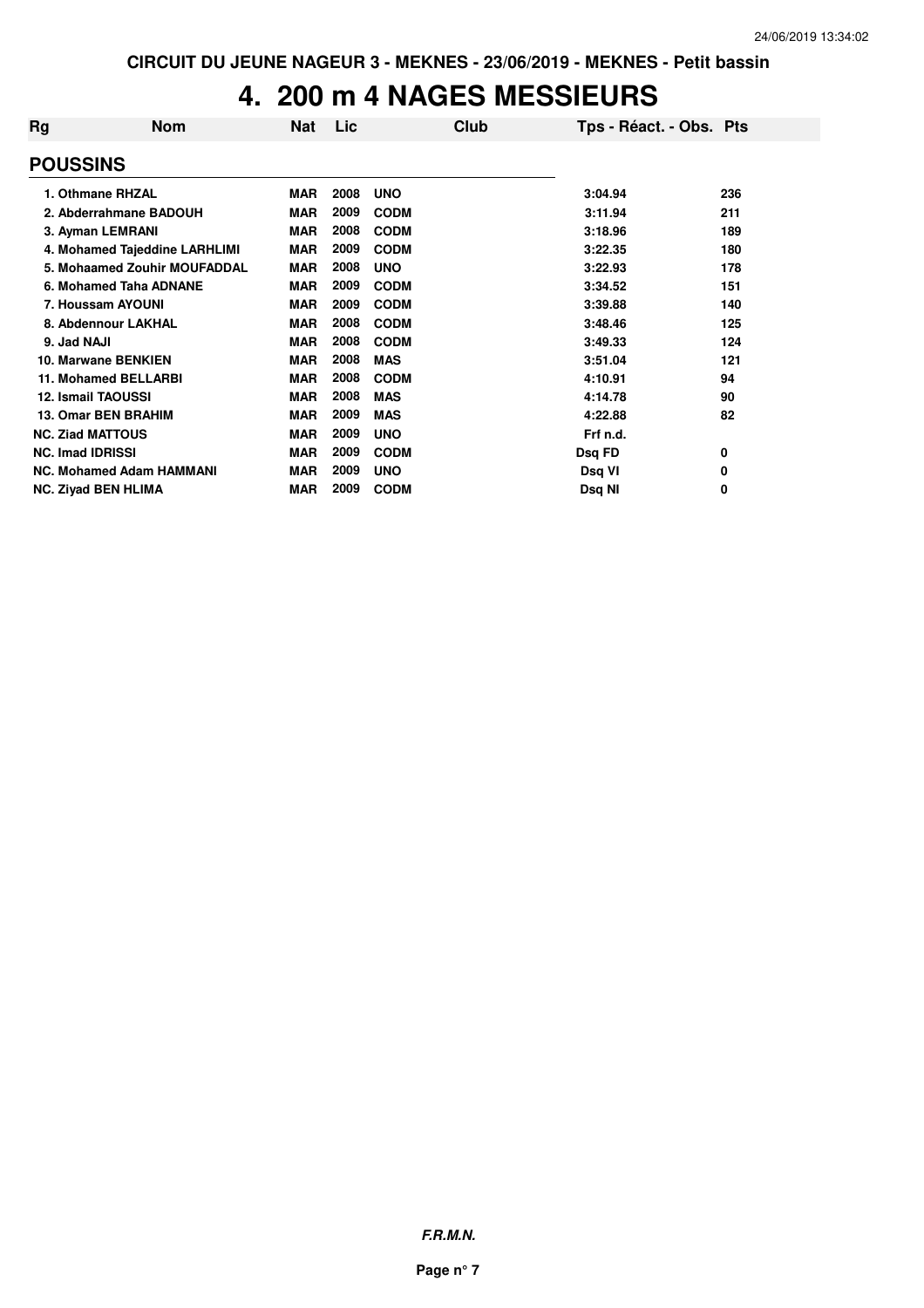# **5. 50 m BRASSE DAMES**

| Rg | <b>Nom</b>                                       | Nat        | Lic          | <b>Club</b>                | Tps - Réact. - Obs. Pts |     |
|----|--------------------------------------------------|------------|--------------|----------------------------|-------------------------|-----|
|    | <b>POUSSINS</b>                                  |            |              |                            |                         |     |
|    | 1. Lina TABERKANT                                | MAR        | 2008         | <b>SNF</b>                 | 46.80                   | 259 |
|    | 2. Ferdaws MILOUDI                               | <b>MAR</b> | 2009         | <b>CODM</b>                | 47.06                   | 255 |
|    | <b>3. Rim ELMOUNE</b>                            | <b>MAR</b> | 2008         | <b>CODM</b>                | 47.12                   | 254 |
|    | 4. Romayssae TALBI                               | <b>MAR</b> | 2008         | <b>CODM</b>                | 48.28                   | 236 |
|    | <b>5. Houda ESSONNI</b>                          | <b>MAR</b> | 2008         | <b>CODM</b>                | 49.25                   | 222 |
|    | 6. Malak ISMAILI                                 | <b>MAR</b> | 2008         | <b>CODM</b>                | 50.16                   | 210 |
|    | 7. Hidaya ESSABIR                                | <b>MAR</b> | 2009         | <b>USF</b>                 | 51.21                   | 197 |
|    | 8. Imane MEKKAOUI ALAOUI                         | <b>MAR</b> | 2008         | <b>MCO</b>                 | 51.91                   | 190 |
|    | 9. Ilham ALOUI                                   | <b>MAR</b> | 2008         | <b>USF</b>                 | 52.47                   | 183 |
|    | 10. Alae EL BOURAQADI                            | <b>MAR</b> | 2009         | <b>CAT</b>                 | 52.63                   | 182 |
|    | 11. Manar HAMZIA                                 | <b>MAR</b> | 2009         | <b>CODM</b>                | 52.68                   | 181 |
|    | 12. Fatima Zahrae HABHABI                        | <b>MAR</b> | 2008         | <b>CODM</b>                | 53.14                   | 177 |
|    | 13. Khawla ZOUHRI                                | <b>MAR</b> | 2009         | <b>MCO</b>                 | 53.19                   | 176 |
|    | 14. Kenza BARAKA                                 | <b>MAR</b> | 2009         | <b>CODM</b>                | 53.85                   | 170 |
|    | 15. Khaoula BOALLAL                              | <b>MAR</b> | 2009         | <b>CODM</b>                | 53.90                   | 169 |
|    | 16. Aya BOUHALI                                  | <b>MAR</b> | 2009         | <b>USF</b>                 | 54.20                   | 166 |
|    | <b>17. Sahar MAHSSOUNE</b>                       | <b>MAR</b> | 2009         | <b>CODM</b>                | 54.41                   | 164 |
|    | 18. Hajar AMRAOUI                                | <b>MAR</b> | 2009         | <b>MCO</b>                 | 54.46                   | 164 |
|    | 19. Maryam ELHAOUAT                              | <b>MAR</b> | 2008         | <b>SNF</b>                 | 54.50                   | 164 |
|    | 20. Hiba BOUGARSSA                               | <b>MAR</b> | 2009         | <b>CODM</b>                | 54.66                   | 162 |
|    | 21. Sara ABOUTNI                                 | <b>MAR</b> | 2008         | <b>MCO</b>                 | 55.28                   | 157 |
|    | 22. Hajar NAOUI                                  | <b>MAR</b> | 2009         | <b>SNF</b>                 | 55.63                   | 154 |
|    | 23. Salma KHARKHACH                              | <b>MAR</b> | 2009         | <b>USF</b>                 | 56.37                   | 148 |
|    | 24. Meryem EL YAAGOUBI                           | <b>MAR</b> | 2009         | <b>ABN</b>                 | 56.59                   | 146 |
|    | 24. Hiba KHYATE                                  | <b>MAR</b> | 2008         | <b>CODM</b>                | 56.59                   | 146 |
|    | 26. Bassma LAMRANI                               | <b>MAR</b> | 2009         | <b>CAT</b>                 | 57.72                   | 138 |
|    | 27. Malak KADRI                                  | MAR        | 2009         | <b>SNF</b>                 | 58.07                   | 135 |
|    | 28. Sara ZAKRI                                   | <b>MAR</b> | 2009         | <b>USF</b>                 | 58.23                   | 134 |
|    | 29. Naoual EL KAMYA                              | <b>MAR</b> | 2008         | <b>SNF</b>                 | 58.28                   | 134 |
|    | <b>30. Douae CHENOUNI</b>                        | <b>MAR</b> | 2008         | <b>MAS</b>                 | 58.91                   | 129 |
|    | 31. Yasmine KHASSAL                              | <b>MAR</b> | 2009         | <b>USF</b>                 | 1:01.36                 | 115 |
|    | 32. Sara BELMEKKI                                | <b>MAR</b> | 2009         | <b>CODM</b>                | 1:02.72                 | 107 |
|    | 33. Nada BERRADA                                 | <b>MAR</b> | 2008         | <b>CODM</b>                | 1:02.81                 | 107 |
|    | 34. Sara EL KHABCHI                              | <b>MAR</b> | 2008         | <b>DNF</b>                 | 1:02.95                 | 106 |
|    | 35. Kenza BOUZAROUATA                            | MAR        | 2009         | <b>CODM</b>                | 1:03.55                 | 103 |
|    | <b>36. Kaoutar HARMOUCH</b>                      | <b>MAR</b> | 2009         | <b>DNF</b>                 | 1:06.27                 | 91  |
|    | 37. Maha ELOUAQOR                                | MAR        | 2008         | <b>MAS</b>                 | 1:07.55                 | 86  |
|    | <b>NC. Yasmine EL BOURKHISSI</b>                 | <b>MAR</b> | 2009         | <b>CODM</b>                | Frf n.d.                |     |
|    | <b>NC. Aya KADOUS</b>                            | MAR<br>MAR | 2009<br>2009 | <b>CODM</b><br><b>CODM</b> | Frf n.d.<br>Frf n.d.    |     |
|    | NC. Oumayma MISBAHI<br><b>NC. Maryam MOUDDEN</b> | MAR        | 2009         | <b>CODM</b>                | Frf n.d.                |     |
|    | <b>NC. Ayar NOUAR</b>                            | <b>MAR</b> | 2009         | <b>CODM</b>                | Frf n.d.                |     |
|    | <b>NC. Basma EL MCHAOURI</b>                     | MAR        | 2009         | <b>CODM</b>                | Frf n.d.                |     |
|    | <b>NC. Niamatallah SALMI</b>                     | <b>MAR</b> | 2009         | <b>MCO EN</b>              | Frf n.d.                |     |
|    | <b>NC. Roueya ABOU SAIF</b>                      | MAR        | 2009         | <b>CODM</b>                | Dsq FD                  | 0   |
|    | <b>NC. Aya CHFAIRA</b>                           | MAR        | 2009         | <b>CODM</b>                | Dsq VI                  | 0   |
|    | <b>NC. Aya ABDELMOUINE</b>                       | MAR        | 2009         | <b>CODM</b>                | Dsq NI                  | 0   |
|    | <b>NC. Diae TAJANI</b>                           | <b>MAR</b> | 2009         | <b>CODM</b>                | Dsq NI                  | 0   |
|    | <b>AVENIR1</b>                                   |            |              |                            |                         |     |
|    | 1. Safia HARCHA                                  | MAR        | 2010         | <b>CODM</b>                | 53.34                   | 175 |
|    | 2. Aya KOJMANE                                   | MAR        | 2010         | <b>CODM</b>                | 54.84                   | 161 |
|    | 3. Nada GUEMMI                                   | MAR        | 2010         | <b>UNO</b>                 | 1:01.98                 | 111 |
|    | 4. Soundosse HILMI                               | MAR        | 2010         | <b>CODM</b>                | 1:02.88                 | 106 |
|    | 5. Zaynab MEKOUAR                                | <b>MAR</b> | 2010         | <b>SNF</b>                 | 1:04.23                 | 100 |
|    | 6. Najlae ZINEBI                                 | <b>MAR</b> | 2010         | <b>CODM</b>                | 1:05.01                 | 96  |
|    |                                                  |            |              |                            |                         |     |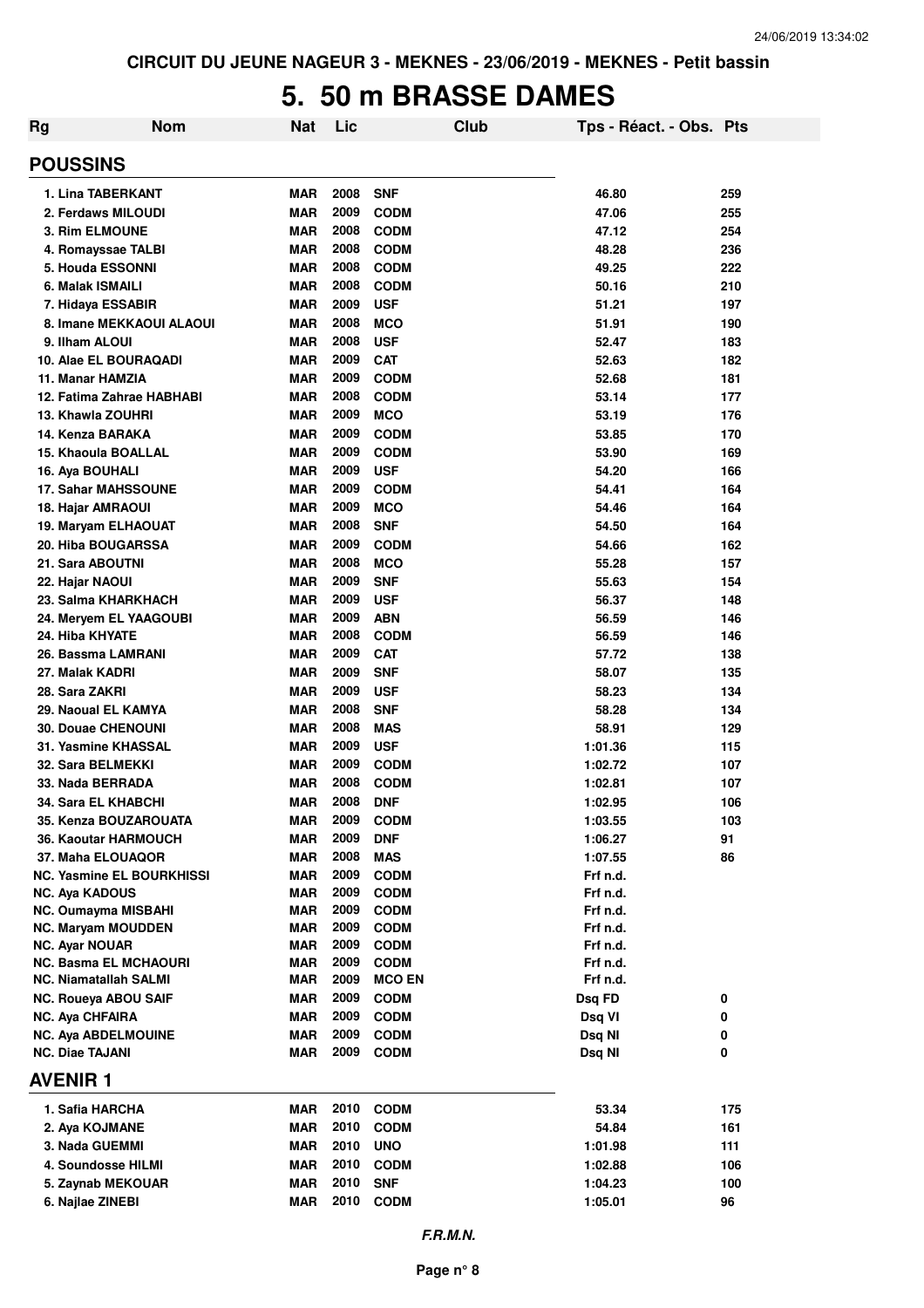## **5. 50 m BRASSE DAMES**

| Rg | <b>Nom</b>                                          | <b>Nat</b>               | Lic          |                           | Club | Tps - Réact. - Obs. Pts |     |
|----|-----------------------------------------------------|--------------------------|--------------|---------------------------|------|-------------------------|-----|
|    | <b>AVENIR 1</b>                                     |                          |              |                           |      |                         |     |
|    | <b>NC. Nada BOUNOUARE</b><br><b>NC. Ghita KADRI</b> | <b>MAR</b><br><b>MAR</b> | 2010<br>2010 | <b>CODM</b><br><b>SNF</b> |      | Frf n.d.<br>Dsq FD      | 0   |
|    | AVENIR 2                                            |                          |              |                           |      |                         |     |
|    | 1. Aya BAHMANE                                      | <b>MAR</b>               | 2011         | <b>CODM</b>               |      | 56.69                   | 145 |
|    | 2. Lina EL KILI                                     | <b>MAR</b>               | 2011         | <b>CODM</b>               |      | 59.57                   | 125 |
|    | 3. Rim LACHKAR                                      | <b>MAR</b>               | 2011         | <b>USF</b>                |      | 1:01.72                 | 113 |
|    | 4. Soundosse HAMZIA                                 | <b>MAR</b>               | 2011         | <b>CODM</b>               |      | 1:04.05                 | 101 |
|    | 5. Amira BADOUH                                     | <b>MAR</b>               | 2012         | <b>CODM</b>               |      | 1:04.16                 | 100 |
|    | 6. Hiba ATTAOUI                                     | <b>MAR</b>               | 2011         | <b>CODM</b>               |      | 1:04.66                 | 98  |
|    | 7. Inas ROUKHAMI                                    | <b>MAR</b>               | 2011         | <b>CODM</b>               |      | 1:05.80                 | 93  |
|    | 8. Malak BELHAJ                                     | <b>MAR</b>               | 2011         | <b>CODM</b>               |      | 1:06.38                 | 90  |
|    | 9. Nour DKHIS                                       | <b>MAR</b>               | 2011         | <b>CODM</b>               |      | 1:07.49                 | 86  |
|    | 10. Raouane OMAR                                    | <b>MAR</b>               | 2011         | <b>MCO</b>                |      | 1:08.16                 | 83  |
|    | <b>11. Amira ABDELMALIK</b>                         | <b>MAR</b>               | 2012         | <b>CODM</b>               |      | 1:10.06                 | 77  |
|    | 12. Ibtissam BELBACHIR                              | <b>MAR</b>               | 2011         | <b>MCO</b>                |      | 1:11.22                 | 73  |
|    | <b>13. Iness HAMMANI</b>                            | <b>MAR</b>               | 2012         | <b>UNO</b>                |      | 1:11.34                 | 73  |
|    | 14. Nada HOUARI                                     | <b>MAR</b>               | 2011         | <b>MCO</b>                |      | 1:12.46                 | 69  |
|    | <b>15. Yasmine BOUABDELLAOUI</b>                    | <b>MAR</b>               | 2011         | <b>MCO</b>                |      | 1:23.16                 | 46  |
|    | <b>NC. Hanae AMGHAD</b>                             | <b>MAR</b>               | 2011         | <b>MCO</b>                |      | Dsq NI                  | 0   |
|    |                                                     |                          |              |                           |      |                         |     |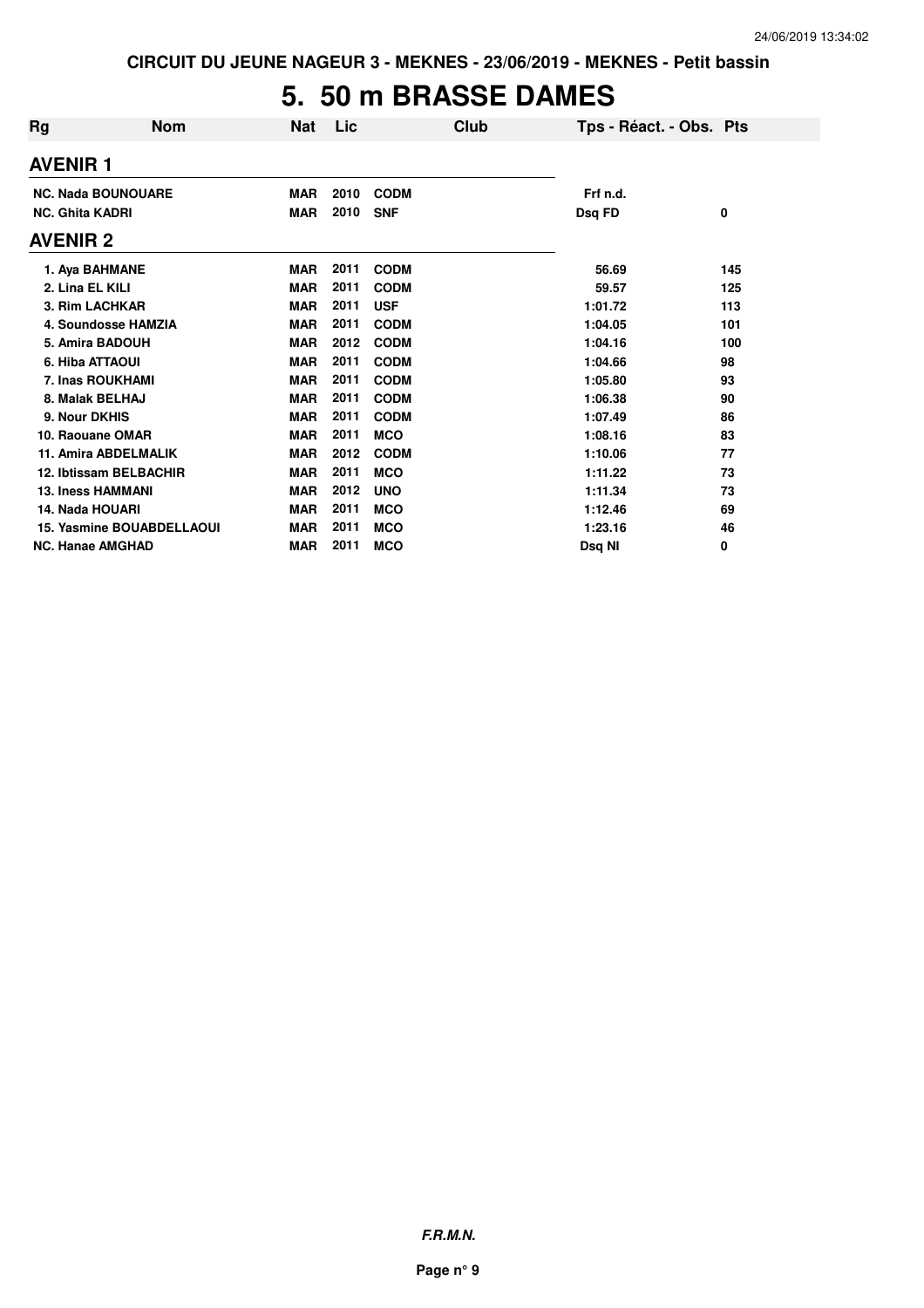#### **6. 50 m BRASSE MESSIEURS**

| <b>Nom</b><br>Rg                                         | Nat        | Lic          |                           | Club | Tps - Réact. - Obs. Pts |          |
|----------------------------------------------------------|------------|--------------|---------------------------|------|-------------------------|----------|
| <b>POUSSINS</b>                                          |            |              |                           |      |                         |          |
| 1. Hicham AZIZ ALAOUI                                    | MAR        | 2008         | <b>CODM</b>               |      | 44.38                   | 217      |
| 2. Abderrahmane BADOUH                                   | MAR        | 2009         | <b>CODM</b>               |      | 45.35                   | 203      |
| <b>3. Omar ELAANNOUNI</b>                                | MAR        | 2008         | <b>USF</b>                |      | 45.57                   | 200      |
| 4. Mohamed Tajeddine LARHLIMI                            | MAR        | 2009         | <b>CODM</b>               |      | 47.47                   | 177      |
| 5. Zakariae OUBAD                                        | MAR        | 2008         | <b>CODM</b>               |      | 49.51                   | 156      |
| 5. Ibrahim DEQQAOUI                                      | <b>MAR</b> | 2008         | <b>USF</b>                |      | 49.51                   | 156      |
| 7. Mohamed Taha LAZZOUZI                                 | <b>MAR</b> | 2009         | <b>ABN</b>                |      | 51.28                   | 140      |
| 7. Mehdi MHAMMEDI ALAOUI                                 | <b>MAR</b> | 2008         | <b>SNF</b>                |      | 51.28                   | 140      |
| 9. Othmane IDRISSI BOUGRINE                              | <b>MAR</b> | 2008         | <b>DNF</b>                |      | 52.70                   | 129      |
| 10. Mohamed Amine ELMRANI                                | <b>MAR</b> | 2008         | <b>CODM</b>               |      | 53.05                   | 127      |
| 11. Haytham KABBAJ                                       | MAR        | 2008         | <b>CODM</b>               |      | 53.20                   | 126      |
| 12. Mohamed Taha ADNANE                                  | <b>MAR</b> | 2009         | <b>CODM</b>               |      | 53.91                   | 121      |
| 13. Mohaamed Zouhir MOUFADDAL                            | <b>MAR</b> | 2008         | <b>UNO</b>                |      | 54.56                   | 116      |
| <b>14. Houssam AYOUNI</b>                                | MAR        | 2009         | <b>CODM</b>               |      | 54.67                   | 116      |
| 14. lyyad LAAMARTI                                       | <b>MAR</b> | 2008         | <b>CODM</b>               |      | 54.67                   | 116      |
| <b>16. Otmane ETTAKI ELALAOUI</b>                        | MAR        | 2009         | <b>CODM</b>               |      | 55.07                   | 113      |
| <b>17. Mohamed ELARFAOUI</b>                             | MAR        | 2008         | <b>CODM</b>               |      | 55.65                   | 110      |
| <b>18. Yassine CHEKKORI</b>                              | <b>MAR</b> | 2008         | <b>SNF</b>                |      | 55.74                   | 109      |
| 19. Rayane TALBI                                         | <b>MAR</b> | 2009         | <b>CODM</b>               |      | 56.19                   | 106      |
| 20. Othmane EL MAHI                                      | <b>MAR</b> | 2008         | <b>MCO</b>                |      | 56.21                   | 106      |
| 21. Khalil ZOHIR                                         | <b>MAR</b> | 2009         | <b>MCO</b>                |      | 56.38                   | 105      |
| 22. Adam EL MECHERFI                                     | <b>MAR</b> | 2009         | <b>CODM</b>               |      | 57.81                   | 98       |
| 23. Nouamane KAAOUAS                                     | <b>MAR</b> | 2009         | <b>SNF</b>                |      | 58.13                   | 96       |
| 24. Mohamed OUALI                                        | <b>MAR</b> | 2009<br>2008 | <b>CAT</b>                |      | 58.32                   | 95       |
| 24. Jad NAJI                                             | MAR        | 2009         | <b>CODM</b>               |      | 58.32                   | 95<br>93 |
| 26. Ziad CHABLI                                          | MAR        | 2009         | <b>CODM</b><br><b>ABN</b> |      | 58.80                   |          |
| 27. Outhmane EL AHMAR                                    | MAR        | 2009         | <b>ABN</b>                |      | 1:00.66                 | 85<br>81 |
| 28. Khalil HAJJI                                         | MAR        | 2009         | <b>ABN</b>                |      | 1:01.45                 |          |
| 29. Mohamed Adam RAHAL                                   | MAR<br>MAR | 2009         | <b>MCO EN</b>             |      | 1:01.62                 | 81       |
| <b>30. Ayoub SAKHSOUKH</b><br><b>31. Mohamed DAOUIRI</b> | MAR        | 2009         | <b>ABN</b>                |      | 1:03.63<br>1:04.25      | 73<br>71 |
| 32. Salah Eddine JEFFALI                                 | MAR        | 2009         | <b>MCO EN</b>             |      | 1:21.60                 | 34       |
| <b>NC. Mohamed Barae LARHMAM</b>                         | <b>MAR</b> | 2009         | <b>ABN</b>                |      | Frf n.d.                |          |
| <b>NC. Jad Houssam ANIBA</b>                             | <b>MAR</b> | 2009         | <b>CODM</b>               |      | Frf n.d.                |          |
| NC. Abderrahmane ZIANI                                   | <b>MAR</b> | 2008         | <b>MCO EN</b>             |      | Dsq VI                  | 0        |
| NC. Adam DAHBI                                           | MAR        | 2009         | <b>CODM</b>               |      | Dsq VI                  | 0        |
| <b>NC. Amjad BELAMIN</b>                                 | <b>MAR</b> | 2009         | <b>CODM</b>               |      | Dsq NI                  | 0        |
| NC. Salaheddine EL JAZIZ                                 | MAR        | 2009         | <b>CODM</b>               |      | Dsq NI                  | 0        |
| <b>NC. Ilyass ELBASRI</b>                                | MAR        | 2008         | <b>MCO EN</b>             |      | Disqual.                | 0        |
| <b>AVENIR 1</b>                                          |            |              |                           |      |                         |          |
| 1. Ghali FRIKECH                                         | MAR        |              | 2010 CODM                 |      | 50.60                   | 146      |
| 2. Med Rayane BOUMDIANE                                  | MAR        | 2010         | <b>CODM</b>               |      | 53.16                   | 126      |
| 3. Mohammed ELOUALI                                      | MAR        | 2010         | <b>UNO</b>                |      | 53.30                   | 125      |
| 4. Assem HAJOUI                                          | MAR        | 2010         | <b>MCO</b>                |      | 54.97                   | 114      |
| 5. Ayoub RAHALI                                          | MAR        | 2010         | <b>CODM</b>               |      | 56.59                   | 104      |
| 6. Diae Eddine EL BINANI                                 | <b>MAR</b> | 2010         | <b>SNF</b>                |      | 59.03                   | 92       |
| 7. Yasser BAHBAH                                         | <b>MAR</b> | 2010         | <b>USF</b>                |      | 59.41                   | 90       |
| 8. Mohammed Reda BERRABAH                                | MAR        | 2010         | <b>MCO</b>                |      | 1:00.97                 | 83       |
| 9. Amine BOUGHALEB                                       | MAR        | 2010         | <b>SNF</b>                |      | 1:03.45                 | 74       |
| 10. Iyad BENALI                                          | MAR        | 2010         | <b>USF</b>                |      | 1:04.44                 | 70       |
| 11. Ahmed Sami BENMOUSSA                                 | MAR        |              | 2010 CODM                 |      | 1:05.95                 | 66       |
| 12. Ayoub TARAA                                          | <b>MAR</b> | 2010         | <b>CODM</b>               |      | 1:09.33                 | 56       |
| 13. Houssam LACHKAR                                      | <b>MAR</b> | 2010         | <b>USF</b>                |      | 1:09.38                 | 56       |
| 14. Mohammed Hadine EL YAAGOUBI                          | MAR        | 2010         | <b>ABN</b>                |      | 1:11.00                 | 53       |
| <b>NC. Aymane ELMNASRI</b>                               | <b>MAR</b> |              | 2010 CODM                 |      | Frf n.d.                |          |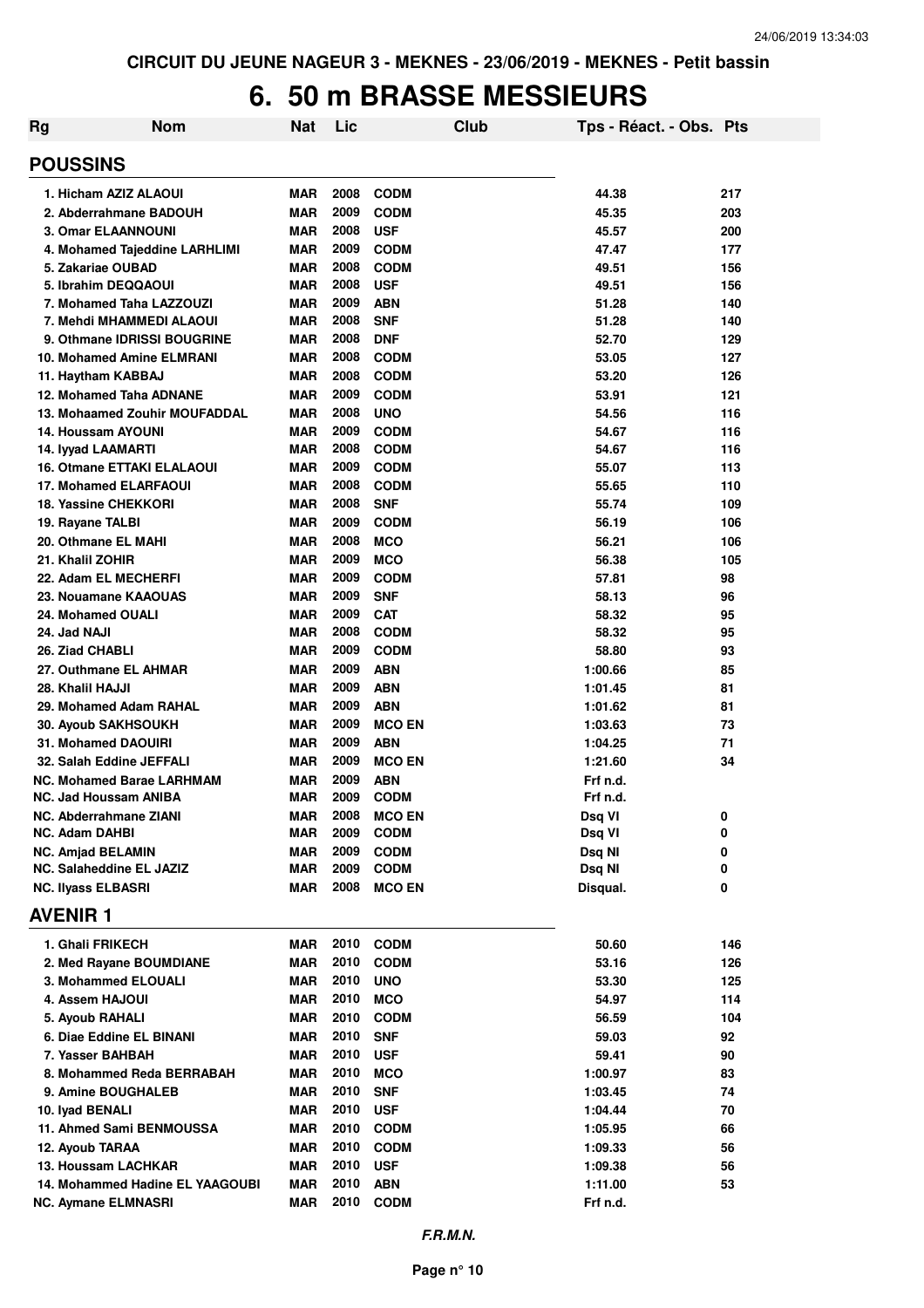# **6. 50 m BRASSE MESSIEURS**

| Rg                       | <b>Nom</b>                    | <b>Nat</b> | Lic  | Club        | Tps - Réact. - Obs. Pts |    |
|--------------------------|-------------------------------|------------|------|-------------|-------------------------|----|
| <b>AVENIR 1</b>          |                               |            |      |             |                         |    |
| <b>NC. Ali ZAINI</b>     |                               | <b>MAR</b> | 2010 | <b>CODM</b> | Frf n.d.                |    |
|                          | <b>NC. Rayane SEGHROUCHNI</b> | MAR        | 2010 | <b>DNF</b>  | Dsq NI                  | 0  |
| <b>AVENIR 2</b>          |                               |            |      |             |                         |    |
| 1. Rayane ZOHIR          |                               | <b>MAR</b> | 2011 | <b>MCO</b>  | 1:01.28                 | 82 |
|                          | 2. Yassine BENCHEKROUN        | <b>MAR</b> | 2011 | <b>USF</b>  | 1:02.06                 | 79 |
| 3. Akram ENNEDDAM        |                               | <b>MAR</b> | 2011 | <b>CODM</b> | 1:02.13                 | 79 |
| 4. Aymane AIT TALEB      |                               | <b>MAR</b> | 2011 | <b>CODM</b> | 1:04.81                 | 69 |
|                          | 5. Youssef BELRHITI NEJAR     | <b>MAR</b> | 2011 | <b>CODM</b> | 1:06.44                 | 64 |
|                          | 6. Montassir BROUSSE          | <b>MAR</b> | 2011 | <b>CODM</b> | 1:07.26                 | 62 |
| 7. Taha Khalil ADROJ     |                               | <b>MAR</b> | 2011 | <b>CODM</b> | 1:08.04                 | 60 |
| 8. Rayane LAOUIDA        |                               | <b>MAR</b> | 2011 | <b>CODM</b> | 1:08.87                 | 58 |
|                          | 9. Abdelhakim LAKHAL          | <b>MAR</b> | 2011 | <b>CODM</b> | 1:10.59                 | 53 |
| 10. Sami BOUNDAR         |                               | <b>MAR</b> | 2011 | <b>CODM</b> | 1:10.84                 | 53 |
| 11. Reda DKHIS           |                               | <b>MAR</b> | 2012 | <b>CODM</b> | 1:11.63                 | 51 |
| <b>12. Ali BEN HLIMA</b> |                               | <b>MAR</b> | 2011 | <b>CODM</b> | 1:12.73                 | 49 |
|                          | 13. Yahya BOUTALEB JOUTEI     | <b>MAR</b> | 2011 | <b>USF</b>  | 1:13.00                 | 48 |
| <b>14. Ziad KADDIS</b>   |                               | <b>MAR</b> | 2011 | <b>CODM</b> | 1:18.48                 | 39 |
|                          | <b>15. Yazid BOURAMDANE</b>   | <b>MAR</b> | 2011 | <b>USF</b>  | 1:25.31                 | 30 |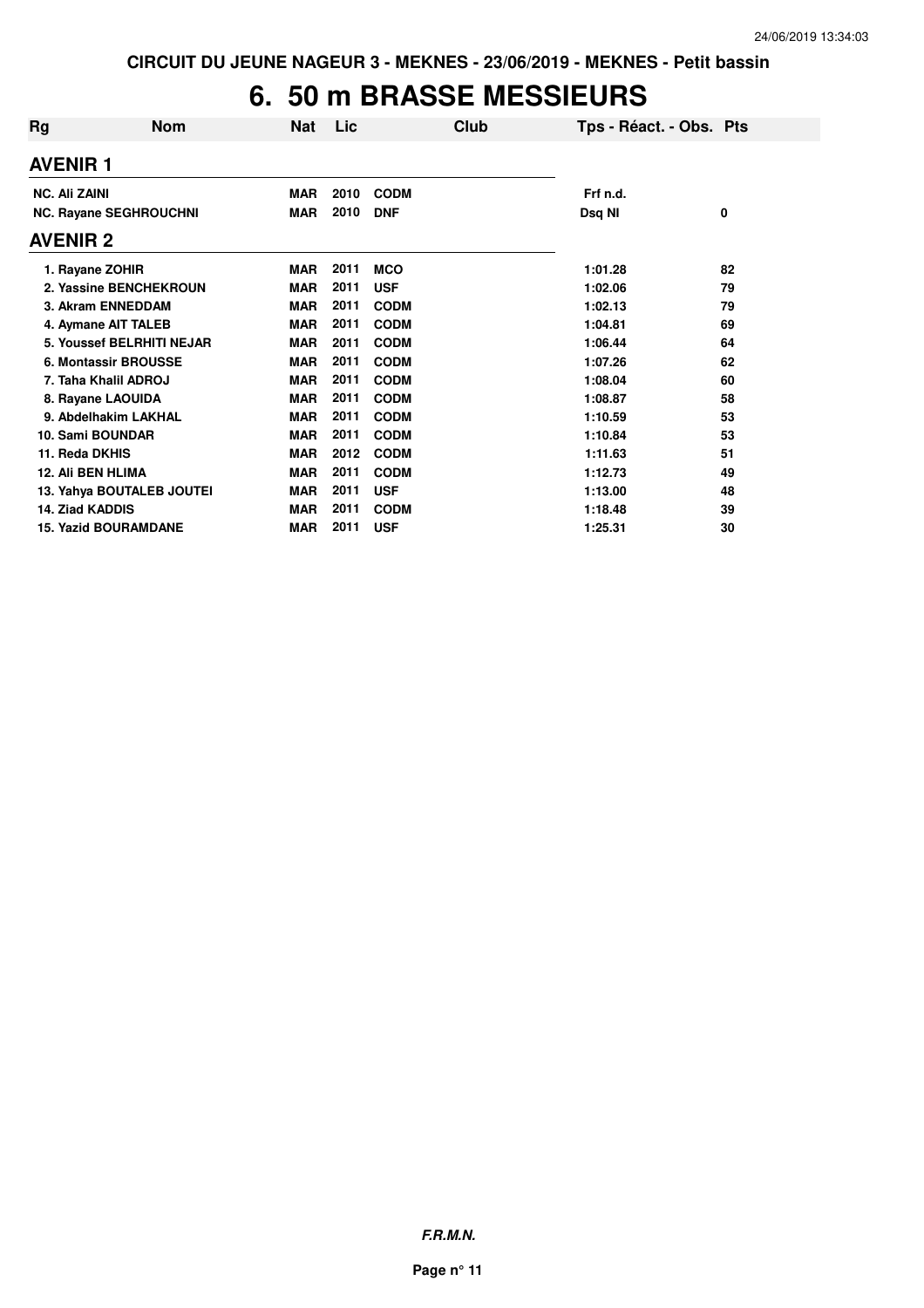# **7. 4 x 50 m NAGE LIBRE DAMES**

| Rg | <b>Nom</b>              | <b>Nat</b> | Lic  |             | Club | Tps - Réact. - Obs. Pts |     |
|----|-------------------------|------------|------|-------------|------|-------------------------|-----|
|    | <b>POUSSINS</b>         |            |      |             |      |                         |     |
|    | 1. Romayssae TALBI      | <b>MAR</b> | 2008 | <b>CODM</b> |      | 2:26.05                 | 304 |
|    | <b>Houda ESSONNI</b>    | <b>MAR</b> | 2008 | <b>CODM</b> |      |                         | 304 |
|    | <b>Hidaya LYAMANI</b>   | <b>MAR</b> | 2008 | <b>CODM</b> |      |                         | 304 |
|    | <b>Hiba BOUARGANE</b>   | <b>MAR</b> | 2008 | <b>CODM</b> |      |                         | 304 |
|    | 2. Maryam ELHAOUAT      | <b>MAR</b> | 2008 | <b>SNF</b>  |      | 2:40.28                 | 230 |
|    | <b>Malak KADRI</b>      | <b>MAR</b> | 2009 | <b>SNF</b>  |      |                         | 230 |
|    | <b>Hajar NAOUI</b>      | <b>MAR</b> | 2009 | <b>SNF</b>  |      |                         | 230 |
|    | <b>Lina TABERKANT</b>   | <b>MAR</b> | 2008 | <b>SNF</b>  |      |                         | 230 |
|    | 3. Hajar AMRAOUI        | <b>MAR</b> | 2009 | <b>MCO</b>  |      | 2:43.35                 | 217 |
|    | <b>Sara ABOUTNI</b>     | <b>MAR</b> | 2008 | <b>MCO</b>  |      |                         | 217 |
|    | Imane MEKKAOUI ALAOUI   | <b>MAR</b> | 2008 | <b>MCO</b>  |      |                         | 217 |
|    | Khawla ZOUHRI           | <b>MAR</b> | 2009 | <b>MCO</b>  |      |                         | 217 |
|    | 4. Aya BOUHALI          | <b>MAR</b> | 2009 | <b>USF</b>  |      | 2:47.40                 | 201 |
|    | <b>Yasmine KHASSAL</b>  | <b>MAR</b> | 2009 | <b>USF</b>  |      |                         | 201 |
|    | <b>Youssra BARRADA</b>  | <b>MAR</b> | 2009 | <b>USF</b>  |      |                         | 201 |
|    | Salma KHARKHACH         | <b>MAR</b> | 2009 | <b>USF</b>  |      |                         | 201 |
|    | 5. Kaoutar HARMOUCH     | <b>MAR</b> | 2009 | <b>DNF</b>  |      | 3:32.81                 | 98  |
|    | Hakima ABDALLAOUI MAANE | <b>MAR</b> | 2009 | <b>DNF</b>  |      |                         | 98  |
|    | <b>Hiba EL HABACHI</b>  | <b>MAR</b> | 2009 | <b>DNF</b>  |      |                         | 98  |
|    | <b>Sara EL KHABCHI</b>  | <b>MAR</b> | 2008 | <b>DNF</b>  |      |                         | 98  |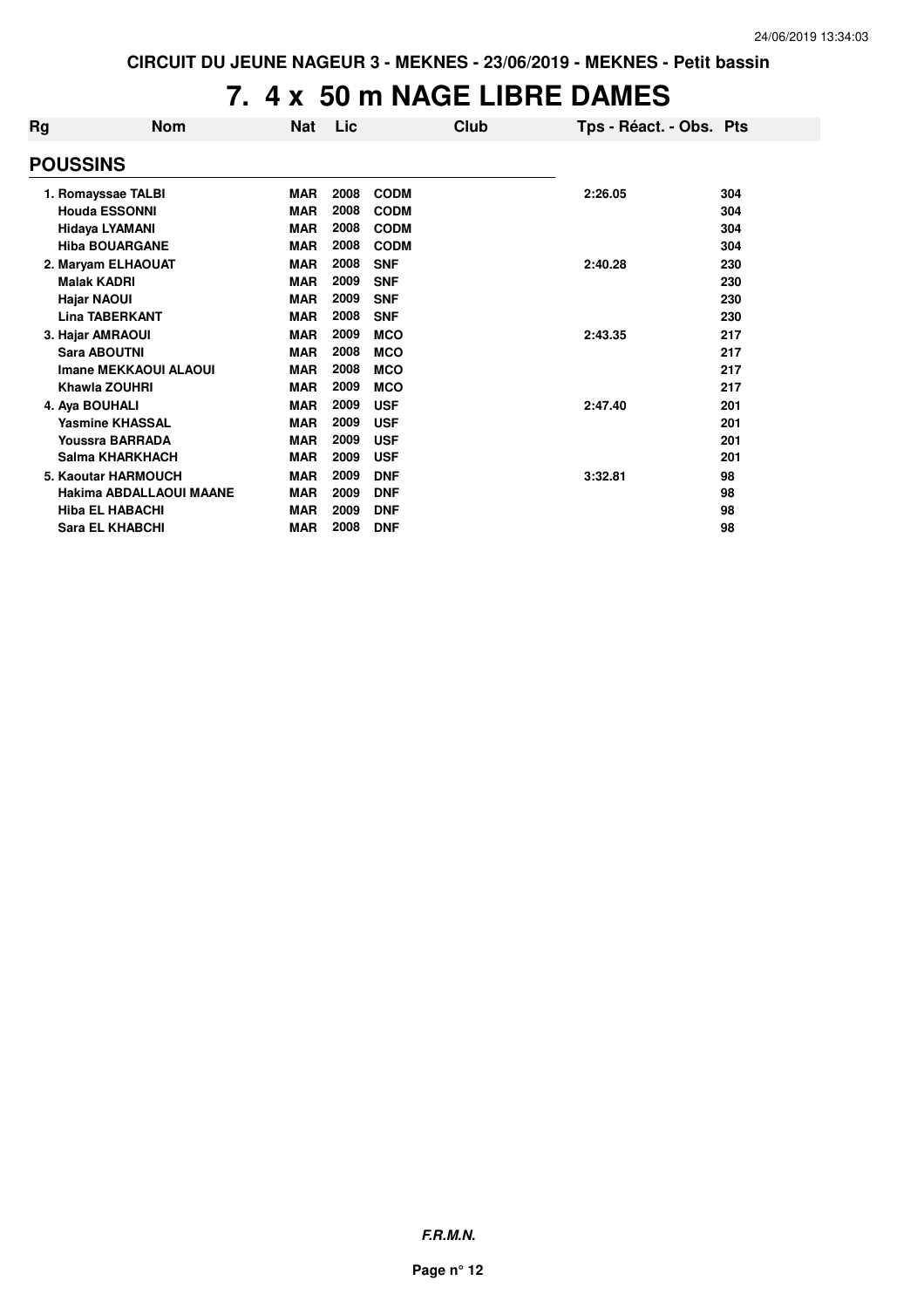#### **8. 4 x 50 m NAGE LIBRE MESSIEURS**

| <b>Nom</b> | <b>Nat</b>                                                                                                                                                                                                                                                                                                                                                                                                                                                                                                                                                                       | <b>Lic</b> | Club          | Tps - Réact. - Obs. Pts |     |
|------------|----------------------------------------------------------------------------------------------------------------------------------------------------------------------------------------------------------------------------------------------------------------------------------------------------------------------------------------------------------------------------------------------------------------------------------------------------------------------------------------------------------------------------------------------------------------------------------|------------|---------------|-------------------------|-----|
|            |                                                                                                                                                                                                                                                                                                                                                                                                                                                                                                                                                                                  |            |               |                         |     |
|            | <b>MAR</b>                                                                                                                                                                                                                                                                                                                                                                                                                                                                                                                                                                       | 2009       | <b>CODM</b>   | 2:22.77                 | 217 |
|            | <b>MAR</b>                                                                                                                                                                                                                                                                                                                                                                                                                                                                                                                                                                       | 2009       | <b>CODM</b>   |                         | 217 |
|            | <b>MAR</b>                                                                                                                                                                                                                                                                                                                                                                                                                                                                                                                                                                       | 2009       | <b>CODM</b>   |                         | 217 |
|            | <b>MAR</b>                                                                                                                                                                                                                                                                                                                                                                                                                                                                                                                                                                       | 2008       | <b>CODM</b>   |                         | 217 |
|            | <b>MAR</b>                                                                                                                                                                                                                                                                                                                                                                                                                                                                                                                                                                       | 2008       | <b>USF</b>    | 2:28.25                 | 194 |
|            | <b>MAR</b>                                                                                                                                                                                                                                                                                                                                                                                                                                                                                                                                                                       | 2009       | <b>USF</b>    |                         | 194 |
|            | <b>MAR</b>                                                                                                                                                                                                                                                                                                                                                                                                                                                                                                                                                                       | 2008       | <b>USF</b>    |                         | 194 |
|            | <b>MAR</b>                                                                                                                                                                                                                                                                                                                                                                                                                                                                                                                                                                       | 2008       | <b>USF</b>    |                         | 194 |
|            | <b>MAR</b>                                                                                                                                                                                                                                                                                                                                                                                                                                                                                                                                                                       | 2008       | <b>SNF</b>    | 2:40.34                 | 153 |
|            | <b>MAR</b>                                                                                                                                                                                                                                                                                                                                                                                                                                                                                                                                                                       | 2009       | <b>SNF</b>    |                         | 153 |
|            | <b>MAR</b>                                                                                                                                                                                                                                                                                                                                                                                                                                                                                                                                                                       | 2008       | <b>SNF</b>    |                         | 153 |
|            | <b>MAR</b>                                                                                                                                                                                                                                                                                                                                                                                                                                                                                                                                                                       | 2008       | <b>SNF</b>    |                         | 153 |
|            | <b>MAR</b>                                                                                                                                                                                                                                                                                                                                                                                                                                                                                                                                                                       | 2008       | <b>DNF</b>    | 2:51.66                 | 125 |
|            | <b>MAR</b>                                                                                                                                                                                                                                                                                                                                                                                                                                                                                                                                                                       | 2008       | <b>DNF</b>    |                         | 125 |
|            | <b>MAR</b>                                                                                                                                                                                                                                                                                                                                                                                                                                                                                                                                                                       | 2009       | <b>DNF</b>    |                         | 125 |
|            | <b>MAR</b>                                                                                                                                                                                                                                                                                                                                                                                                                                                                                                                                                                       | 2008       | <b>DNF</b>    |                         | 125 |
|            | <b>MAR</b>                                                                                                                                                                                                                                                                                                                                                                                                                                                                                                                                                                       | 2008       | <b>MCO EN</b> | 3:32.77                 | 65  |
|            | <b>MAR</b>                                                                                                                                                                                                                                                                                                                                                                                                                                                                                                                                                                       | 2009       | <b>MCO EN</b> |                         | 65  |
|            | <b>MAR</b>                                                                                                                                                                                                                                                                                                                                                                                                                                                                                                                                                                       | 2009       | <b>MCO EN</b> |                         | 65  |
|            | <b>MAR</b>                                                                                                                                                                                                                                                                                                                                                                                                                                                                                                                                                                       | 2008       | <b>MCO EN</b> |                         | 65  |
|            | <b>POUSSINS</b><br>1. Mohamed Taha ADNANE<br><b>Mohamed Tajeddine LARHLIMI</b><br><b>Abderrahmane BADOUH</b><br><b>Mohamed Amine TOUITA</b><br>2. Ibrahim DEQQAOUI<br><b>Hamza ACHAOUI</b><br><b>Omar ELAANNOUNI</b><br><b>Mohammed Anas DAKIR</b><br>3. Mehdi MHAMMEDI ALAOUI<br>Nouamane KAAOUAS<br><b>Yassine CHEKKORI</b><br><b>Driss DRISSI</b><br><b>4. Omar OUADNOUNI</b><br><b>Hamza SAADI</b><br><b>Khalid ALAMI YADRI</b><br><b>Othmane IDRISSI BOUGRINE</b><br>5. Ilyass ELBASRI<br><b>Ayoub SAKHSOUKH</b><br><b>Salah Eddine JEFFALI</b><br><b>Mohammed ELACHHAB</b> |            |               |                         |     |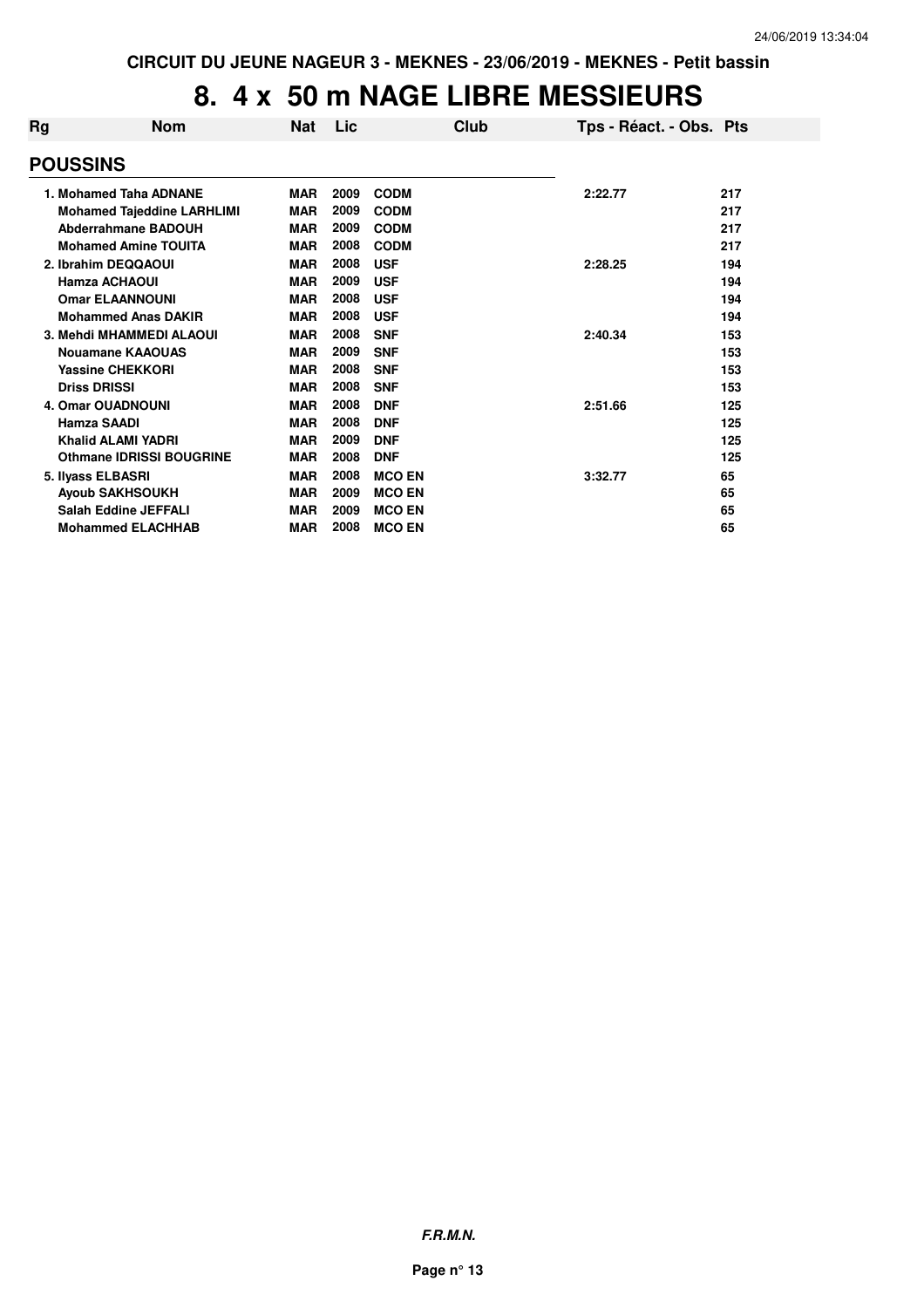# **9. 200 m NAGE LIBRE MESSIEURS**

| Rg                      | <b>Nom</b>                      | <b>Nat</b> | Lic  | Club        | Tps - Réact. - Obs. Pts |     |
|-------------------------|---------------------------------|------------|------|-------------|-------------------------|-----|
| <b>POUSSINS</b>         |                                 |            |      |             |                         |     |
|                         | 1. Othmane RHZAL                | <b>MAR</b> | 2008 | <b>UNO</b>  | 2:43.38                 | 243 |
|                         | 2. Hicham AZIZ ALAOUI           | <b>MAR</b> | 2008 | <b>CODM</b> | 2:48.16                 | 223 |
|                         | 3. Mohaamed Zouhir MOUFADDAL    | <b>MAR</b> | 2008 | <b>UNO</b>  | 2:50.69                 | 213 |
| <b>4. Driss DRISSI</b>  |                                 | <b>MAR</b> | 2008 | <b>SNF</b>  | 2:51.14                 | 211 |
|                         | 5. Haitam LAAMIRI               | <b>MAR</b> | 2008 | <b>CODM</b> | 3:01.70                 | 176 |
|                         | 6. Zakariae OUBAD               | <b>MAR</b> | 2008 | <b>CODM</b> | 3:11.24                 | 151 |
|                         | 7. Mohamed Adam HAMMANI         | <b>MAR</b> | 2009 | <b>UNO</b>  | 3:11.72                 | 150 |
|                         | 8. Hamza ACHAOUI                | <b>MAR</b> | 2009 | <b>USF</b>  | 3:20.71                 | 131 |
|                         | 9. Iyyad LAAMARTI               | <b>MAR</b> | 2008 | <b>CODM</b> | 3:24.90                 | 123 |
| 10. Ismail MOUTIA       |                                 | <b>MAR</b> | 2008 | <b>USF</b>  | 3:31.22                 | 112 |
|                         | 11. Marwane BENKIEN             | <b>MAR</b> | 2008 | <b>MAS</b>  | 3:36.60                 | 104 |
|                         | <b>12. Ismail TAOUSSI</b>       | <b>MAR</b> | 2008 | <b>MAS</b>  | 3:42.72                 | 96  |
|                         | 13. Khalil EL AZAMI EL IDRISSI  | <b>MAR</b> | 2009 | <b>MAS</b>  | 3:47.83                 | 89  |
|                         | <b>14. Omar BEN BRAHIM</b>      | <b>MAR</b> | 2009 | <b>MAS</b>  | 3:48.25                 | 89  |
|                         | <b>15. Mohammed AHMIDDOUCHE</b> | <b>MAR</b> | 2008 | <b>CODM</b> | 3:54.37                 | 82  |
| <b>NC. Ziad MATTOUS</b> |                                 | <b>MAR</b> | 2009 | <b>UNO</b>  | Frf n.d.                |     |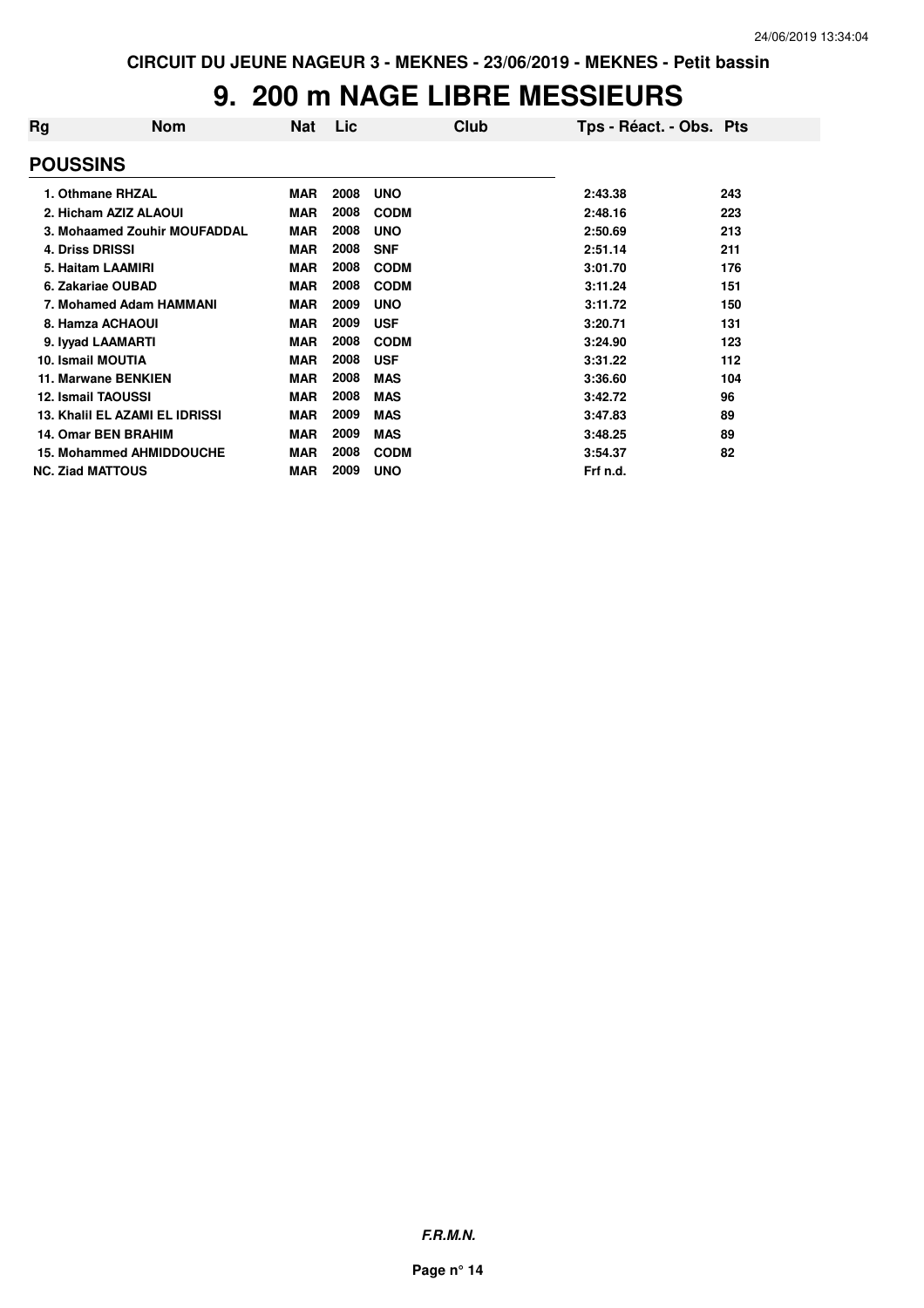#### **10. 200 m NAGE LIBRE DAMES**

| Rg               | <b>Nom</b>                       | <b>Nat</b> | Lic  | Club        | Tps - Réact. - Obs. Pts |     |
|------------------|----------------------------------|------------|------|-------------|-------------------------|-----|
| <b>POUSSINS</b>  |                                  |            |      |             |                         |     |
| 1. Rim NAMIRI    |                                  | <b>MAR</b> | 2008 | <b>CODM</b> | 2:44.60                 | 323 |
|                  | 2. Hidaya LYAMANI                | <b>MAR</b> | 2008 | <b>CODM</b> | 2:49.66                 | 295 |
|                  | 3. Rim ELMOUNE                   | <b>MAR</b> | 2008 | <b>CODM</b> | 2:50.28                 | 292 |
|                  | 4. Nouha BOUYACOUB               | <b>MAR</b> | 2008 | <b>CODM</b> | 2:55.53                 | 266 |
|                  | 5. Khadija JEDOUANE              | <b>MAR</b> | 2009 | <b>CODM</b> | 3:10.93                 | 207 |
| 6. Malak ISMAILI |                                  | <b>MAR</b> | 2008 | <b>CODM</b> | 3:14.69                 | 195 |
|                  | 7. Khawla ZOUHRI                 | <b>MAR</b> | 2009 | <b>MCO</b>  | 3:21.89                 | 175 |
|                  | 8. Hajar AMRAOUI                 | <b>MAR</b> | 2009 | <b>MCO</b>  | 3:23.28                 | 171 |
|                  | 9. Kenza BARAKA                  | <b>MAR</b> | 2009 | <b>CODM</b> | 3:23.62                 | 170 |
|                  | 10. Youssra BARRADA              | <b>MAR</b> | 2009 | <b>USF</b>  | 3:27.04                 | 162 |
|                  | 11. Mervem AGAZANAI              | <b>MAR</b> | 2009 | <b>CODM</b> | 3:31.00                 | 153 |
|                  | <b>12. Imane MEKKAOUI ALAOUI</b> | <b>MAR</b> | 2008 | <b>MCO</b>  | 3:34.35                 | 146 |
| 13. Hajar BENNIS |                                  | <b>MAR</b> | 2008 | <b>MAS</b>  | 3:35.49                 | 144 |
|                  | <b>14. Rihab GUETTAB</b>         | <b>MAR</b> | 2009 | <b>USF</b>  | 3:44.27                 | 127 |
|                  | 15. Zaynab Aesha ZOUITEN         | <b>MAR</b> | 2009 | <b>MAS</b>  | 3:44.66                 | 127 |

**F.R.M.N.**

**Page n° 15**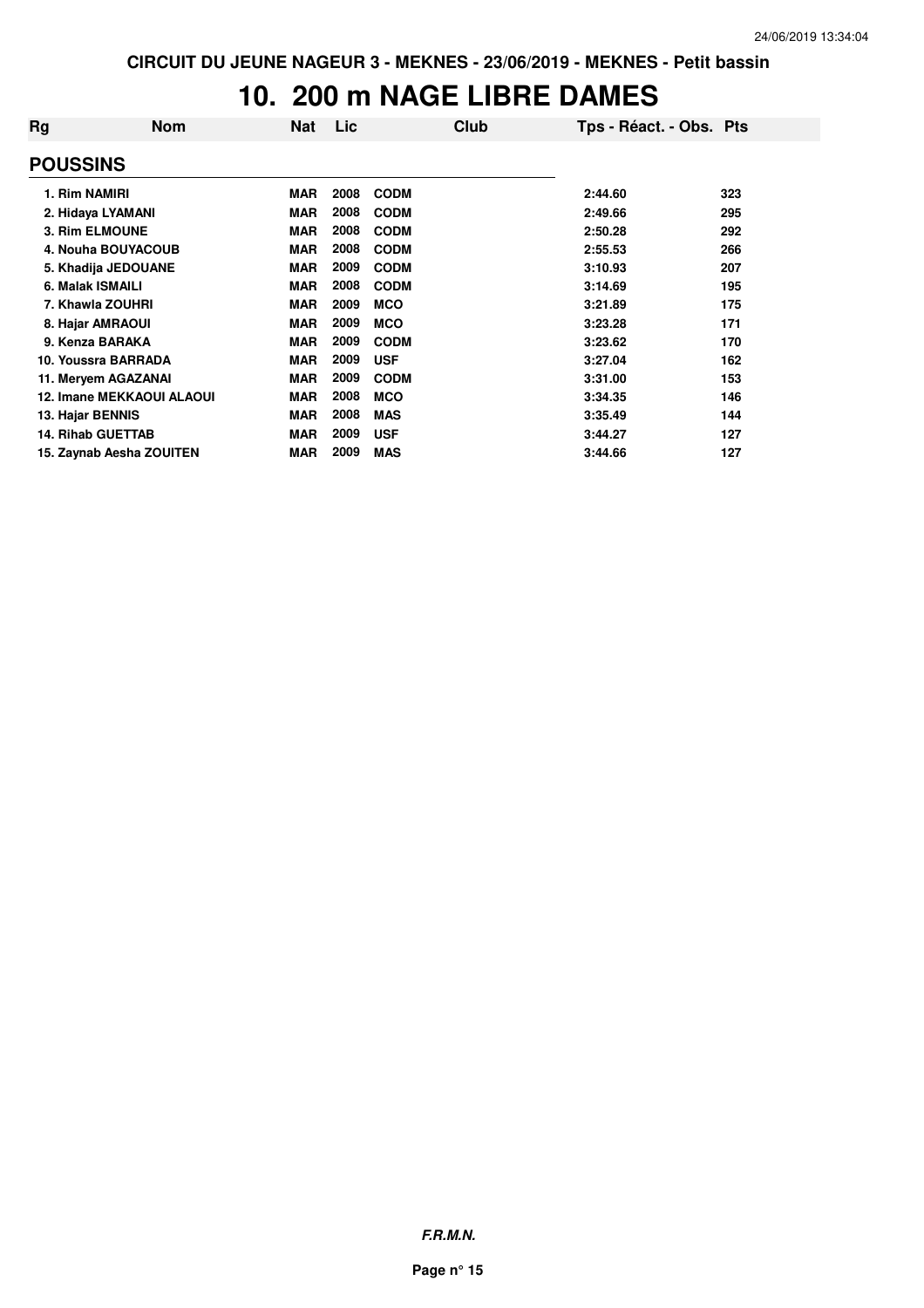# **11. 50 m DOS MESSIEURS**

| <b>Rg</b>                           | <b>Nom</b>                       | <b>Nat</b>               | Lic          | <b>Club</b>                | Tps - Réact. - Obs. Pts |           |
|-------------------------------------|----------------------------------|--------------------------|--------------|----------------------------|-------------------------|-----------|
| <b>POUSSINS</b>                     |                                  |                          |              |                            |                         |           |
|                                     | 1. Mohamed Amine TOUITA          | <b>MAR</b>               | 2008         | <b>CODM</b>                | 40.44                   | 210       |
| 2. Haitam LAAMIRI                   |                                  | <b>MAR</b>               | 2008         | <b>CODM</b>                | 41.82                   | 190       |
|                                     | 3. Mohammed Anas DAKIR           | <b>MAR</b>               | 2008         | <b>USF</b>                 | 42.24                   | 184       |
|                                     | 4. Abderrahmane BADOUH           | <b>MAR</b>               | 2009         | <b>CODM</b>                | 42.47                   | 181       |
| 5. Ayman LEMRANI                    |                                  | <b>MAR</b>               | 2008         | <b>CODM</b>                | 42.59                   | 179       |
| 6. Jad NAJI                         |                                  | <b>MAR</b>               | 2008         | <b>CODM</b>                | 44.94                   | 153       |
|                                     | 7. Mehdi MHAMMEDI ALAOUI         | <b>MAR</b>               | 2008         | <b>SNF</b>                 | 45.28                   | 149       |
| 8. Ibrahim DEQQAOUI                 |                                  | <b>MAR</b>               | 2008         | <b>USF</b>                 | 47.09                   | 133       |
| 9. Imad IDRISSI                     |                                  | <b>MAR</b>               | 2009         | <b>CODM</b>                | 47.12                   | 132       |
| 10. Abdennour LAKHAL                |                                  | <b>MAR</b>               | 2008         | <b>CODM</b>                | 47.67                   | 128       |
|                                     | 11. Mohamed Amine ELMRANI        | <b>MAR</b>               | 2008         | <b>CODM</b>                | 47.80                   | 127       |
| <b>12. Omar ELAANNOUNI</b>          |                                  | <b>MAR</b>               | 2008         | <b>USF</b>                 | 48.31                   | 123       |
|                                     | 13. Mohamed Taha ADNANE          | <b>MAR</b>               | 2009         | <b>CODM</b>                | 48.49                   | 121       |
| 14. Adam EL MECHERFI                |                                  | <b>MAR</b>               | 2009         | <b>CODM</b>                | 49.20                   | 116       |
| 15. Hamza ACHAOUI                   |                                  | <b>MAR</b>               | 2009         | <b>USF</b>                 | 50.09                   | 110       |
|                                     | <b>16. Mohammed AHMIDDOUCHE</b>  | <b>MAR</b>               | 2008         | <b>CODM</b>                | 50.81                   | 105       |
| <b>17. Omar OUADNOUNI</b>           |                                  | <b>MAR</b>               | 2008         | <b>DNF</b>                 | 50.91                   | 105       |
| 18. Ziyad BEN HLIMA                 |                                  | <b>MAR</b>               | 2009         | <b>CODM</b>                | 51.05                   | 104       |
| 19. Khalil ZOHIR                    |                                  | <b>MAR</b>               | 2009         | <b>MCO</b>                 | 51.10                   | 104       |
| 20. Mohamed ELARFAOUI               |                                  | <b>MAR</b>               | 2008         | <b>CODM</b>                | 51.28                   | 103       |
|                                     | 21. Otmane ETTAKI ELALAOUI       | <b>MAR</b>               | 2009         | <b>CODM</b>                | 51.38                   | 102       |
| 22. Hamza SAADI                     |                                  | <b>MAR</b>               | 2008<br>2008 | <b>DNF</b>                 | 51.76                   | 100<br>97 |
| 23. Mohamed BELLARBI                |                                  | <b>MAR</b>               | 2009         | <b>CODM</b>                | 52.17                   | 94        |
| 24. Rayane TALBI<br>25. Ziad CHABLI |                                  | <b>MAR</b><br><b>MAR</b> | 2009         | <b>CODM</b><br><b>CODM</b> | 52.81<br>53.30          | 91        |
| 26. Yassine CHEKKORI                |                                  | <b>MAR</b>               | 2008         | <b>SNF</b>                 | 53.39                   | 91        |
| 27. Ismail MOUTIA                   |                                  | <b>MAR</b>               | 2008         | <b>USF</b>                 | 54.64                   | 85        |
| 28. Haytham KABBAJ                  |                                  | <b>MAR</b>               | 2008         | <b>CODM</b>                | 54.80                   | 84        |
| 29. Amjad BELAMIN                   |                                  | <b>MAR</b>               | 2009         | <b>CODM</b>                | 54.88                   | 84        |
| <b>30. Nouamane KAAOUAS</b>         |                                  | <b>MAR</b>               | 2009         | <b>SNF</b>                 | 56.45                   | 77        |
|                                     | 31. Khalil EL AZAMI EL IDRISSI   | <b>MAR</b>               | 2009         | <b>MAS</b>                 | 58.59                   | 69        |
| 32. Adam DAHBI                      |                                  | <b>MAR</b>               | 2009         | <b>CODM</b>                | 58.66                   | 68        |
| 33. Salah Eddine CARI               |                                  | <b>MAR</b>               | 2009         | <b>SNF</b>                 | 59.06                   | 67        |
| <b>34. Walid BERRIMI</b>            |                                  | <b>MAR</b>               | 2008         | <b>CODM</b>                | 1:00.13                 | 63        |
| 35. Ayoub SAKHSOUKH                 |                                  | MAR                      | 2009         | <b>MCO EN</b>              | 1:00.98                 | 61        |
| 36. Salah Eddine JEFFALI            |                                  | <b>MAR</b>               | 2009         | <b>MCO EN</b>              | 1:02.93                 | 55        |
|                                     | 37. Mohammed ELACHHAB            | MAR                      | 2008         | <b>MCO EN</b>              | 1:03.88                 | 53        |
| 38. Othmane NEJJARI                 |                                  | MAR                      | 2008         | <b>MAS</b>                 | 1:04.12                 | 52        |
|                                     | 39. Mohamed MARRAKCHI            | <b>MAR</b>               | 2009         | <b>CPF</b>                 | 1:06.26                 | 47        |
|                                     | 40. Mohammed Taha BENNIS         | MAR                      | 2009         | <b>DNF</b>                 | 1:07.67                 | 44        |
| 41. Ilyass ELBASRI                  |                                  | MAR                      | 2008         | <b>MCO EN</b>              | 1:08.38                 | 43        |
| 42. Moad FAKHIR                     |                                  | <b>MAR</b>               | 2009         | <b>DNF</b>                 | 1:08.47                 | 43        |
| NC. Jad Houssam ANIBA               |                                  | MAR                      | 2009         | <b>CODM</b>                | Frf n.d.                |           |
| NC. Salaheddine EL JAZIZ            |                                  | MAR                      | 2009         | <b>CODM</b>                | Frf n.d.                |           |
|                                     | <b>NC. Mohamed Ziyad RAOUAK</b>  | <b>MAR</b>               | 2009         | <b>CODM</b>                | Frf n.d.                |           |
| NC. Abderrahmane ZIANI              |                                  | MAR                      | 2008         | <b>MCO EN</b>              | Dsq NI                  | 0         |
|                                     | <b>NC. Mohamed Yassine MARIH</b> | MAR                      | 2008         | <b>CODM</b>                | Dsq NI                  | 0         |
| <b>AVENIR1</b>                      |                                  |                          |              |                            |                         |           |
|                                     | 1. Mohammed ELOUALI              | MAR                      | 2010         | <b>UNO</b>                 | 43.66                   | 166       |
| 2. Adnane LAALEJ                    |                                  | MAR                      | 2010         | <b>CODM</b>                | 44.16                   | 161       |
|                                     | 3. Med Amine CHERKAOUI           | MAR                      | 2010         | <b>CODM</b>                | 51.11                   | 104       |
| 4. Ayoub RAHALI                     |                                  | MAR                      | 2010         | <b>CODM</b>                | 51.59                   | 101       |
| 5. Ilyas SBAI                       |                                  | <b>MAR</b>               | 2010         | <b>CODM</b>                | 56.25                   | 78        |
| 6. Mehdi SAKHSOUKH                  |                                  | <b>MAR</b>               | 2010         | <b>MCO EN</b>              | 56.50                   | 77        |
| 7. Youssef IKEN                     |                                  | MAR                      | 2010         | <b>DNF</b>                 | 57.75                   | 72        |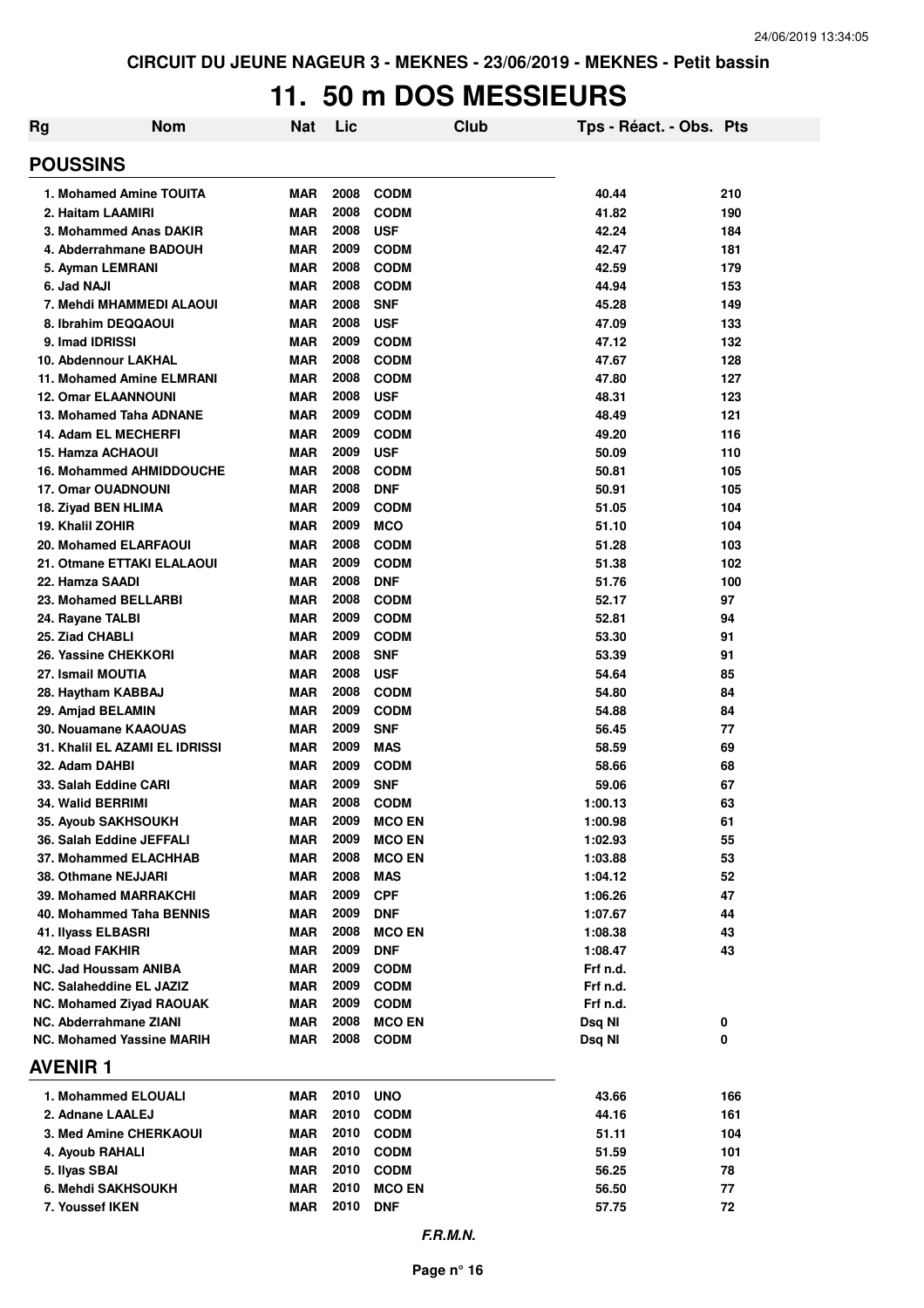# **11. 50 m DOS MESSIEURS**

| <b>Rg</b> | <b>Nom</b>                           | <b>Nat</b> | Lic      | <b>Club</b>   | Tps - Réact. - Obs. Pts |          |
|-----------|--------------------------------------|------------|----------|---------------|-------------------------|----------|
|           | <b>AVENIR1</b>                       |            |          |               |                         |          |
|           | 8. Mehdi TAZI MOKHA                  | <b>MAR</b> | 2010     | <b>CODM</b>   | 59.45                   | 66       |
|           | 9. Ghali OUZZAOUI                    | <b>MAR</b> | 2010     | <b>USF</b>    | 1:05.88                 | 48       |
|           | 10. Younes AZZOUZ                    | <b>MAR</b> | 2010     | <b>DNF</b>    | 1:10.85                 | 39       |
|           | <b>11. Imad TOUINSI</b>              | <b>MAR</b> | 2010     | <b>USF</b>    | 1:43.69                 | 12       |
|           | 12. Mohamed Taha JROUNDI             | <b>MAR</b> | 2010     | <b>CPF</b>    | 1:45.11                 | 11       |
|           | <b>NC. Aissam EL CHATTAHI</b>        | <b>MAR</b> | 2010 CPF |               | Frf n.d.                |          |
|           | <b>AVENIR 2</b>                      |            |          |               |                         |          |
|           | 1. Aymane LAHMIDI                    | <b>MAR</b> | 2011     | <b>CODM</b>   | 51.55                   | 101      |
|           | 2. Bilal BELHADRI                    | <b>MAR</b> | 2011     | <b>UNO</b>    | 52.70                   | 94       |
|           | 3. Mohammed Reda YAHYAOUI            | <b>MAR</b> | 2012     | <b>MCO EN</b> | 53.84                   | 89       |
|           | 4. Ahmed Yahya OUAHMANE              | <b>MAR</b> | 2011     | <b>CODM</b>   | 55.75                   | 80       |
|           | <b>5. Saad ELBOUHSSINI</b>           | <b>MAR</b> | 2011     | <b>CODM</b>   | 56.22                   | 78       |
|           | <b>6. Montassir BROUSSE</b>          | <b>MAR</b> | 2011     | <b>CODM</b>   | 57.69                   | 72       |
|           | 7. Mohamed Amine HAMMANI             | <b>MAR</b> | 2012     | <b>USF</b>    | 59.13                   | 67       |
|           | 8. Ilyas BOUSAHABA                   | <b>MAR</b> | 2011     | <b>DNF</b>    | 59.76                   | 65       |
|           | 9. Ilias BOUHAMIDI ALAOUI            | <b>MAR</b> | 2011     | <b>CODM</b>   | 1:00.70                 | 62       |
|           | 10. Yahya BOUTABA                    | <b>MAR</b> | 2011     | <b>CODM</b>   | 1:01.43                 | 59       |
|           | 11. Abderrahmane SLASSI              | <b>MAR</b> | 2012     | <b>SNF</b>    | 1:02.13                 | 57       |
|           | 12. Aymane DADA                      | <b>MAR</b> | 2011     | <b>MCO EN</b> | 1:02.47                 | 57       |
|           | 13. Mohamed MARIH                    | <b>MAR</b> |          | 2012 CODM     | 1:03.62                 | 53       |
|           | 14. Mehdi SAADI                      | <b>MAR</b> | 2011     | <b>DNF</b>    | 1:04.30                 | 52       |
|           | 15. Adam BENNIS                      | <b>MAR</b> | 2011     | <b>DNF</b>    | 1:04.47                 | 51       |
|           | 16. Sami AFIFI                       | <b>MAR</b> | 2011     | <b>DNF</b>    | 1:05.18                 | 50       |
|           | 17. Mohamed DRISSI                   | <b>MAR</b> | 2012     | <b>SNF</b>    | 1:05.71                 | 48       |
|           | <b>18. Ayoub EL BOUALIOUI</b>        | <b>MAR</b> | 2011     | <b>CODM</b>   | 1:06.09                 | 48       |
|           | <b>19. Karim DAHMANI</b>             | <b>MAR</b> | 2011     | <b>CPF</b>    | 1:06.63                 | 46       |
|           | 20. Yahya KHASSAL                    | <b>MAR</b> | 2012     | <b>USF</b>    | 1:10.24                 | 40       |
|           | 21. Mohammed BERRADA                 | <b>MAR</b> | 2011     | <b>CODM</b>   | 1:13.47                 | 35       |
|           | 22. Mehdi AIT BOUMAZZOU              | <b>MAR</b> | 2012     | <b>DNF</b>    | 1:25.12                 | 22       |
|           | 23. Mohamed EL ALAMI                 | <b>MAR</b> | 2011     | <b>CPF</b>    | 1:35.64                 | 15       |
|           | <b>NC. Abdelwadoud ABOUSAIF</b>      | <b>MAR</b> | 2012     | <b>CODM</b>   | Frf n.d.                |          |
|           | <b>NC. Yaacoub AMRHAR</b>            | <b>MAR</b> | 2011     | <b>CPF</b>    | Frf n.d.                |          |
|           | <b>NC. Mohammed MATTOUS</b>          | <b>MAR</b> | 2011     | <b>UNO</b>    | Frf n.d.                |          |
|           | <b>NC. Mohamed Abed RAOUGUI</b>      | <b>MAR</b> | 2011     | <b>CPF</b>    | Dsq NI                  | 0        |
|           | <b>NC. Anas Elhoussine MOUFADDAL</b> | <b>MAR</b> | 2011     | <b>UNO</b>    | Dsq NI                  | 0        |
|           | NC. Rayane DOUISSI                   | <b>MAR</b> | 2011     | <b>MCO EN</b> | Dsq Nl                  | $\Omega$ |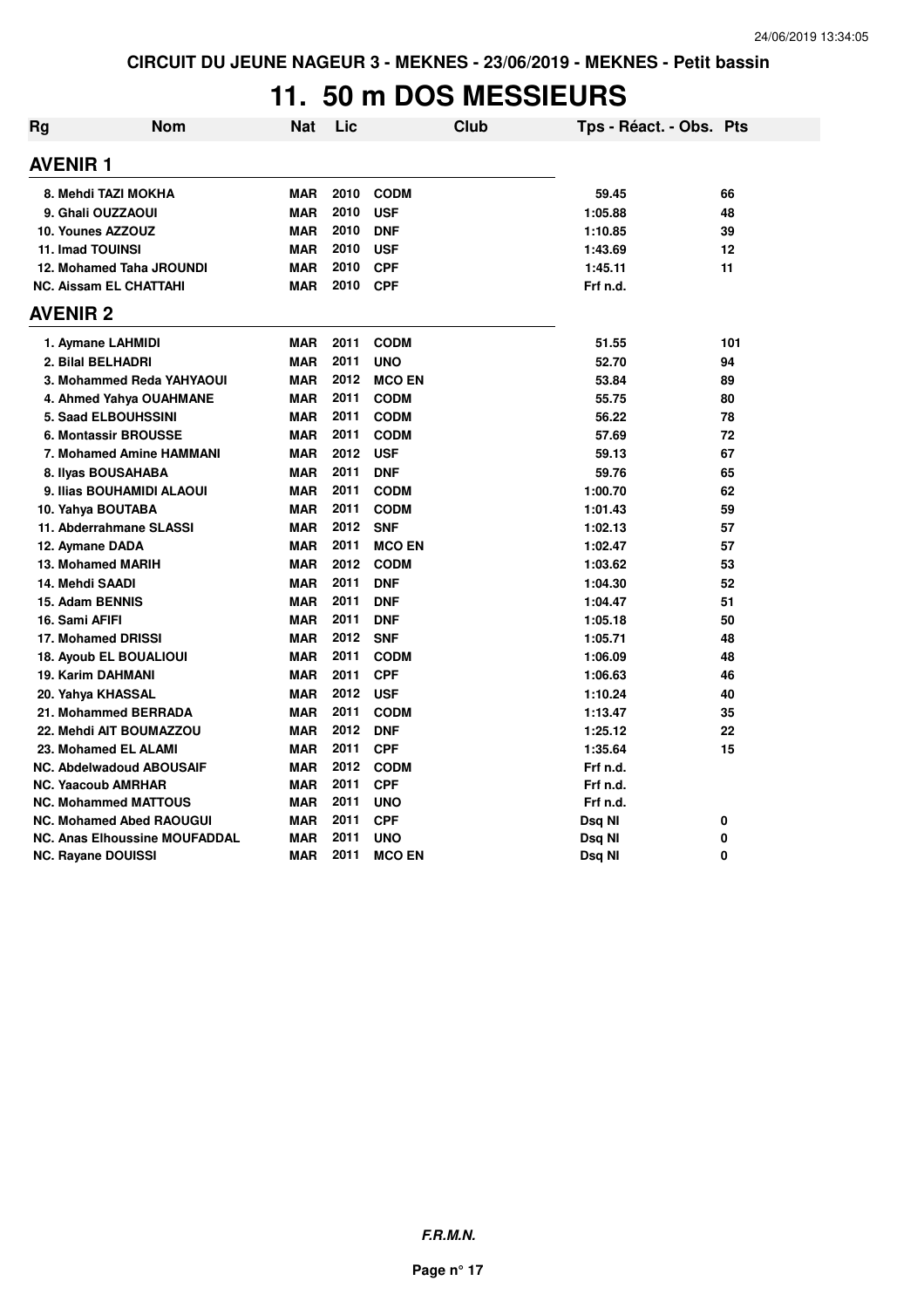# **12. 50 m DOS DAMES**

| Rg                           | <b>Nom</b>                                          | <b>Nat</b>               | Lic          |                           | Club | Tps - Réact. - Obs. Pts |          |
|------------------------------|-----------------------------------------------------|--------------------------|--------------|---------------------------|------|-------------------------|----------|
| <b>POUSSINS</b>              |                                                     |                          |              |                           |      |                         |          |
| 1. Rim NAMIRI                |                                                     | <b>MAR</b>               | 2008         | <b>CODM</b>               |      | 40.32                   | 302      |
| 2. Rim ELMOUNE               |                                                     | <b>MAR</b>               | 2008         | <b>CODM</b>               |      | 41.48                   | 277      |
| 3. Hidaya LYAMANI            |                                                     | <b>MAR</b>               | 2008         | <b>CODM</b>               |      | 42.35                   | 260      |
|                              | 4. Nouha BOUYACOUB                                  | <b>MAR</b>               | 2008         | <b>CODM</b>               |      | 43.18                   | 246      |
|                              | 5. Romayssae TALBI                                  | <b>MAR</b>               | 2008         | <b>CODM</b>               |      | 43.65                   | 238      |
|                              | 6. Chaimae BELRHITI                                 | <b>MAR</b>               | 2009         | <b>CODM</b>               |      | 44.07                   | 231      |
|                              | 7. Hafsa ELBOUHASSANI                               | <b>MAR</b>               | 2009         | <b>CODM</b>               |      | 44.38                   | 226      |
|                              | 8. Khadija JEDOUANE                                 | <b>MAR</b>               | 2009         | <b>CODM</b>               |      | 45.98                   | 203      |
| 9. Inass MASMOUDI            |                                                     | <b>MAR</b>               | 2009         | <b>CODM</b>               |      | 46.19                   | 201      |
| <b>10. Ferdaws MILOUDI</b>   |                                                     | <b>MAR</b>               | 2009         | <b>CODM</b>               |      | 46.56                   | 196      |
| <b>10. Sara ABOUTNI</b>      |                                                     | <b>MAR</b>               | 2008         | <b>MCO</b>                |      | 46.56                   | 196      |
|                              | 12. Meryem AGAZANAI                                 | <b>MAR</b>               | 2009         | <b>CODM</b>               |      | 46.90                   | 192      |
| 13. Ilham ALOUI              |                                                     | <b>MAR</b>               | 2008         | <b>USF</b>                |      | 47.02                   | 190      |
| 14. Sara ZAKRI               |                                                     | <b>MAR</b>               | 2009         | <b>USF</b>                |      | 49.69                   | 161      |
| 15. Naoual EL KAMYA          |                                                     | <b>MAR</b>               | 2008         | <b>SNF</b>                |      | 50.84                   | 150      |
| 16. Hiba BACHA               |                                                     | <b>MAR</b>               | 2008         | <b>CODM</b>               |      | 51.09                   | 148      |
| <b>17. Douae CHENOUNI</b>    |                                                     | <b>MAR</b>               | 2008         | <b>MAS</b>                |      | 51.15                   | 148      |
|                              | 18. Youssra BARRADA                                 | <b>MAR</b>               | 2009         | <b>USF</b>                |      | 51.23                   | 147      |
| 19. Nada BERRADA             |                                                     | <b>MAR</b>               | 2008         | <b>CODM</b>               |      | 51.75                   | 143      |
| 20. Hiba KHYATE              |                                                     | <b>MAR</b>               | 2008         | <b>CODM</b>               |      | 51.77                   | 142      |
| 21. Diae TAJANI              |                                                     | <b>MAR</b>               | 2009         | <b>CODM</b>               |      | 52.20                   | 139      |
| 22. Aya CHFAIRA              |                                                     | <b>MAR</b>               | 2009         | <b>CODM</b>               |      | 52.77                   | 134      |
| 23. Sara JEBLAOUI            |                                                     | <b>MAR</b>               | 2009         | <b>MCO</b>                |      | 53.17                   | 131      |
|                              | 24. Yasmine KHASSAL                                 | <b>MAR</b>               | 2009         | <b>USF</b>                |      | 53.46                   | 129      |
| <b>25. Hiba BOUGARSSA</b>    |                                                     | <b>MAR</b>               | 2009         | <b>CODM</b>               |      | 53.50                   | 129      |
|                              | 26. Fatima Zahrae HABHABI                           | <b>MAR</b>               | 2008         | <b>CODM</b>               |      | 53.98                   | 126      |
| 27. Alae SELLAKH             |                                                     | <b>MAR</b>               | 2009         | <b>MCO</b>                |      | 54.23                   | 124      |
| 28. Rihab GUETTAB            |                                                     | <b>MAR</b>               | 2009         | <b>USF</b>                |      | 55.11                   | 118      |
|                              | 29. Kenza BOUZAROUATA                               | <b>MAR</b>               | 2009         | <b>CODM</b>               |      | 55.66                   | 114      |
| 30. Sara BELMEKKI            |                                                     | <b>MAR</b>               | 2009         | <b>CODM</b>               |      | 55.72                   | 114      |
| 31. Hajar NAOUI              |                                                     | <b>MAR</b>               | 2009         | <b>SNF</b>                |      | 56.55                   | 109      |
| 32. Firdaous HAOUI           |                                                     | <b>MAR</b><br><b>MAR</b> | 2009<br>2009 | <b>SNF</b>                |      | 57.93                   | 101      |
|                              | 33. Aya ABDELMOUINE                                 |                          | 2009         | <b>CODM</b>               |      | 58.43                   | 99<br>81 |
| 34. Hiba ALAMI               |                                                     | <b>MAR</b><br><b>MAR</b> | 2009         | <b>MAS</b><br><b>CODM</b> |      | 1:02.46<br>1:03.11      | 78       |
|                              | 35. Roueya ABOU SAIF<br><b>36. Kaoutar HARMOUCH</b> | <b>MAR</b>               | 2009         | <b>DNF</b>                |      | 1:03.41                 | 77       |
|                              | <b>37. Lina BEN EL MOKADDEM</b>                     | <b>MAR</b>               | 2009         | <b>DNF</b>                |      | 1:07.55                 | 64       |
| 38. Sara EL KHABCHI          |                                                     | <b>MAR</b>               | 2008         | <b>DNF</b>                |      | 1:08.22                 | 62       |
|                              | 39. Hakima ABDALLAOUI MAANE                         | <b>MAR</b>               | 2009         | <b>DNF</b>                |      | 1:08.28                 | 62       |
| <b>40. Hiba EL HABACHI</b>   |                                                     | <b>MAR</b>               | 2009         | <b>DNF</b>                |      | 1:13.87                 | 49       |
|                              | <b>NC. Yasmine EL BOURKHISSI</b>                    | <b>MAR</b>               | 2009         | <b>CODM</b>               |      | Frf n.d.                |          |
|                              | <b>NC. Oumayma MISBAHI</b>                          | <b>MAR</b>               | 2009         | <b>CODM</b>               |      | Frf n.d.                |          |
| <b>NC. Ayar NOUAR</b>        |                                                     | <b>MAR</b>               | 2009         | <b>CODM</b>               |      | Frf n.d.                |          |
| <b>NC. Niamatallah SALMI</b> |                                                     | <b>MAR</b>               | 2009         | <b>MCO EN</b>             |      | Frf n.d.                |          |
| <b>AVENIR1</b>               |                                                     |                          |              |                           |      |                         |          |
| 1. Arij CHTATI               |                                                     | <b>MAR</b>               | 2010         | <b>CODM</b>               |      | 49.50                   | 163      |
|                              | 2. Rahma Inas AYACH                                 | <b>MAR</b>               | 2010         | <b>CAT</b>                |      | 52.45                   | 137      |
| 3. Sara SAIDI                |                                                     | <b>MAR</b>               | 2010         | <b>SNF</b>                |      | 53.34                   | 130      |
| 4. Ghita KADRI               |                                                     | <b>MAR</b>               | 2010         | <b>SNF</b>                |      | 55.96                   | 113      |
| 5. Nada GUEMMI               |                                                     | <b>MAR</b>               | 2010         | <b>UNO</b>                |      | 56.81                   | 108      |
| 6. Kenza SERRAR              |                                                     | <b>MAR</b>               | 2010         | <b>CODM</b>               |      | 1:00.57                 | 89       |
| 6. Kenza RAMI                |                                                     | <b>MAR</b>               | 2010         | <b>DNF</b>                |      | 1:00.57                 | 89       |
| 8. Basma TAHIR               |                                                     | <b>MAR</b>               | 2010         | <b>CODM</b>               |      | 1:04.02                 | 75       |
|                              | 9. Nisrine EL HAYOULI                               | <b>MAR</b>               | 2010         | <b>USF</b>                |      | 1:08.39                 | 61       |
|                              | 10. Yasmine EL HAYOULI                              | <b>MAR</b>               | 2010         | <b>USF</b>                |      | 1:10.20                 | 57       |
|                              |                                                     |                          |              |                           |      |                         |          |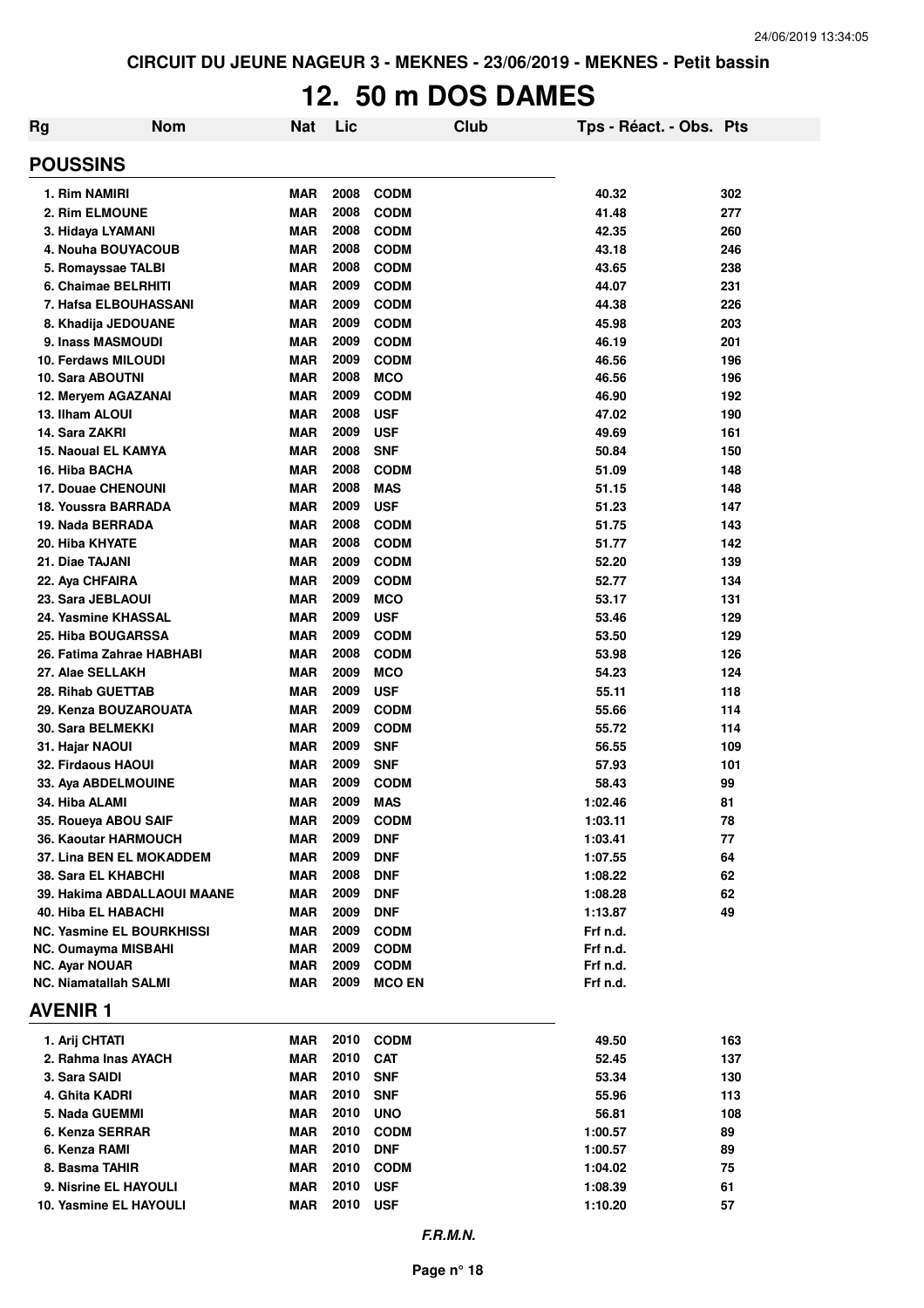# **12. 50 m DOS DAMES**

| Rg              | <b>Nom</b>                           | <b>Nat</b> | Lic  |             | Club | Tps - Réact. - Obs. Pts |     |
|-----------------|--------------------------------------|------------|------|-------------|------|-------------------------|-----|
| <b>AVENIR 1</b> |                                      |            |      |             |      |                         |     |
|                 | 11. Inas AZIMOU                      | <b>MAR</b> | 2010 | <b>CODM</b> |      | 1:10.45                 | 56  |
|                 | 11. Arwa RHANNAI                     | <b>MAR</b> | 2010 | <b>DNF</b>  |      | 1:10.45                 | 56  |
|                 | <b>13. Lina BOUSLIKHANE</b>          | <b>MAR</b> | 2010 | <b>DNF</b>  |      | 1:15.76                 | 45  |
| <b>AVENIR 2</b> |                                      |            |      |             |      |                         |     |
|                 | 1. Roumayssae ZITOUNI                | <b>MAR</b> | 2011 | <b>CODM</b> |      | 51.64                   | 143 |
|                 | 2. Lina EL KILI                      | <b>MAR</b> | 2011 | <b>CODM</b> |      | 52.72                   | 135 |
|                 | 3. Soundosse AHERROUCH               | <b>MAR</b> | 2011 | <b>CODM</b> |      | 54.49                   | 122 |
|                 | 3. Raouane OMAR                      | <b>MAR</b> | 2011 | <b>MCO</b>  |      | 54.49                   | 122 |
|                 | 5. Doha ZAIMI                        | <b>MAR</b> | 2011 | <b>CODM</b> |      | 56.09                   | 112 |
|                 | 6. Khadija ALMARJANI                 | <b>MAR</b> | 2011 | <b>CODM</b> |      | 56.45                   | 110 |
|                 | 7. Israe Arij HIDAF                  | <b>MAR</b> | 2012 | <b>CODM</b> |      | 59.38                   | 94  |
|                 | 8. Soundosse HAMZIA                  | <b>MAR</b> | 2011 | <b>CODM</b> |      | 1:01.65                 | 84  |
|                 | 9. Nada HOUARI                       | <b>MAR</b> | 2011 | <b>MCO</b>  |      | 1:03.12                 | 78  |
|                 | 10. Hajar MOUDDEN                    | <b>MAR</b> | 2011 | <b>CODM</b> |      | 1:03.90                 | 75  |
|                 | 11. Dina HAOUDI                      | <b>MAR</b> | 2011 | <b>USF</b>  |      | 1:07.08                 | 65  |
|                 | 12. Israe BERRIMI                    | <b>MAR</b> | 2011 | <b>CODM</b> |      | 1:12.11                 | 52  |
|                 | <b>13. Ghita LEMRANI</b>             | <b>MAR</b> | 2012 | <b>CODM</b> |      | 1:12.29                 | 52  |
|                 | <b>14. Jannate SEGHROUCHNI</b>       | <b>MAR</b> | 2011 | <b>DNF</b>  |      | 1:16.38                 | 44  |
|                 | <b>15. Chama MARRAKCHI BENAZZOUZ</b> | <b>MAR</b> | 2012 | <b>USF</b>  |      | 1:21.64                 | 36  |
|                 | 16. Aya AMAMOU                       | <b>MAR</b> | 2012 | <b>USF</b>  |      | 1:30.13                 | 27  |
|                 | 17. Allae EL HAOUAT                  | <b>MAR</b> | 2011 | <b>USF</b>  |      | 1:47.49                 | 15  |
|                 | <b>NC. Roa EL MNASRI</b>             | <b>MAR</b> | 2012 | <b>CODM</b> |      | Frf n.d.                |     |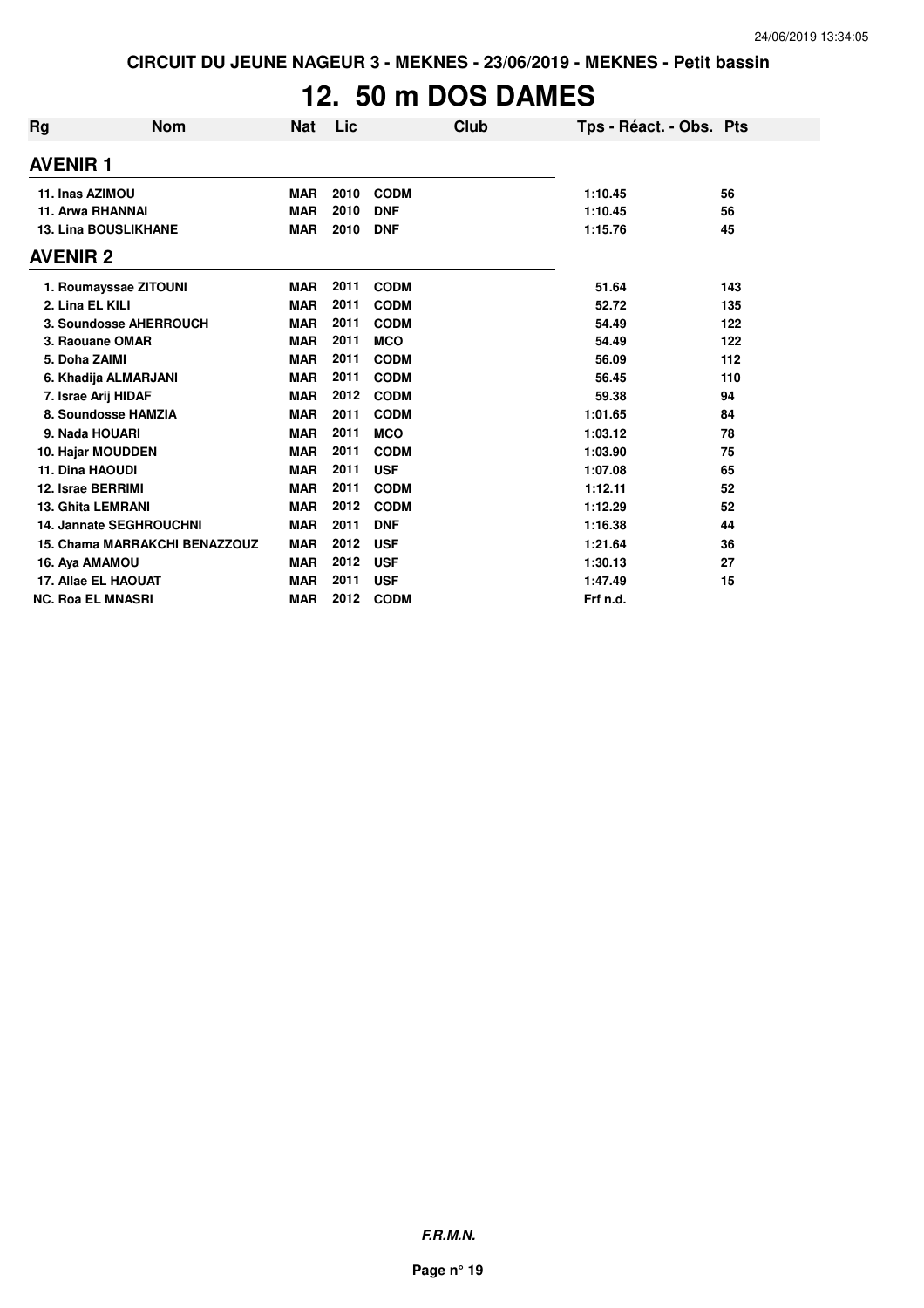# **13. 50 m PAPILLON MESSIEURS**

| Rg | <b>Nom</b>                       | <b>Nat</b> | Lic  |             | <b>Club</b> | Tps - Réact. - Obs. Pts |     |
|----|----------------------------------|------------|------|-------------|-------------|-------------------------|-----|
|    | <b>POUSSINS</b>                  |            |      |             |             |                         |     |
|    | 1. Driss DRISSI                  | <b>MAR</b> | 2008 | <b>SNF</b>  |             | 37.62                   | 212 |
|    | 2. Mohammed Anas DAKIR           | <b>MAR</b> | 2008 | <b>USF</b>  |             | 39.59                   | 181 |
|    | 3. Mohamed Amine TOUITA          | <b>MAR</b> | 2008 | <b>CODM</b> |             | 42.31                   | 149 |
|    | 4. Ayman LEMRANI                 | <b>MAR</b> | 2008 | <b>CODM</b> |             | 42.95                   | 142 |
|    | 5. Mohamed Adam HAMMANI          | <b>MAR</b> | 2009 | <b>UNO</b>  |             | 46.28                   | 113 |
|    | 6. Othmane EL MAHI               | <b>MAR</b> | 2008 | <b>MCO</b>  |             | 48.66                   | 97  |
|    | 7. Imad IDRISSI                  | <b>MAR</b> | 2009 | <b>CODM</b> |             | 49.81                   | 91  |
|    | 8. Houssam AYOUNI                | <b>MAR</b> | 2009 | <b>CODM</b> |             | 49.88                   | 90  |
|    | 9. Marwane BENKIEN               | <b>MAR</b> | 2008 | <b>MAS</b>  |             | 51.56                   | 82  |
|    | 10. Iyyad LAAMARTI               | <b>MAR</b> | 2008 | <b>CODM</b> |             | 54.89                   | 68  |
|    | 11. Omar BEN BRAHIM              | <b>MAR</b> | 2009 | <b>MAS</b>  |             | 1:01.53                 | 48  |
|    | <b>NC. Mohamed OUALI</b>         | <b>MAR</b> | 2009 | <b>CAT</b>  |             | Frf n.d.                |     |
|    | NC. Jad Houssam ANIBA            | <b>MAR</b> | 2009 | <b>CODM</b> |             | Frf n.d.                |     |
|    | <b>NC. Walid BERRIMI</b>         | <b>MAR</b> | 2008 | <b>CODM</b> |             | Frf n.d.                |     |
|    | <b>NC. Mohamed Ziyad RAOUAK</b>  | <b>MAR</b> | 2009 | <b>CODM</b> |             | Frf n.d.                |     |
|    | <b>NC. Ziad MATTOUS</b>          | <b>MAR</b> | 2009 | <b>UNO</b>  |             | Frf n.d.                |     |
|    | <b>NC. Mohamed Yassine MARIH</b> | <b>MAR</b> | 2008 | <b>CODM</b> |             | Dsg NI                  | 0   |
|    | <b>AVENIR 1</b>                  |            |      |             |             |                         |     |
|    | 1. Ghali FRIKECH                 | <b>MAR</b> | 2010 | <b>CODM</b> |             | 47.05                   | 108 |
|    | 2. Adnane LAALEJ                 | <b>MAR</b> | 2010 | <b>CODM</b> |             | 49.92                   | 90  |
|    | 3. Mohamed Aymane TOUIL          | <b>MAR</b> | 2010 | <b>MCO</b>  |             | 53.35                   | 74  |
|    | 4. Assem HAJOUI                  | <b>MAR</b> | 2010 | <b>MCO</b>  |             | 53.70                   | 72  |
|    | 5. Mohammed Reda BERRABAH        | <b>MAR</b> | 2010 | <b>MCO</b>  |             | 56.62                   | 62  |
|    | 6. Ayoub BANANA                  | <b>MAR</b> | 2010 | <b>MCO</b>  |             | 58.68                   | 55  |
|    | 7. Med Rayane BOUMDIANE          | <b>MAR</b> | 2010 | <b>CODM</b> |             | 59.62                   | 53  |
|    | 7. Med Amine CHERKAOUI           | <b>MAR</b> | 2010 | <b>CODM</b> |             | 59.62                   | 53  |
|    | 9. Diae Eddine EL BINANI         | <b>MAR</b> | 2010 | <b>SNF</b>  |             | 1:00.68                 | 50  |
|    | 10. Ahmed Sami BENMOUSSA         | <b>MAR</b> | 2010 | <b>CODM</b> |             | 1:11.27                 | 31  |
|    | <b>NC. Amine BOUGHALEB</b>       | <b>MAR</b> | 2010 | <b>SNF</b>  |             | Dsg NI                  | 0   |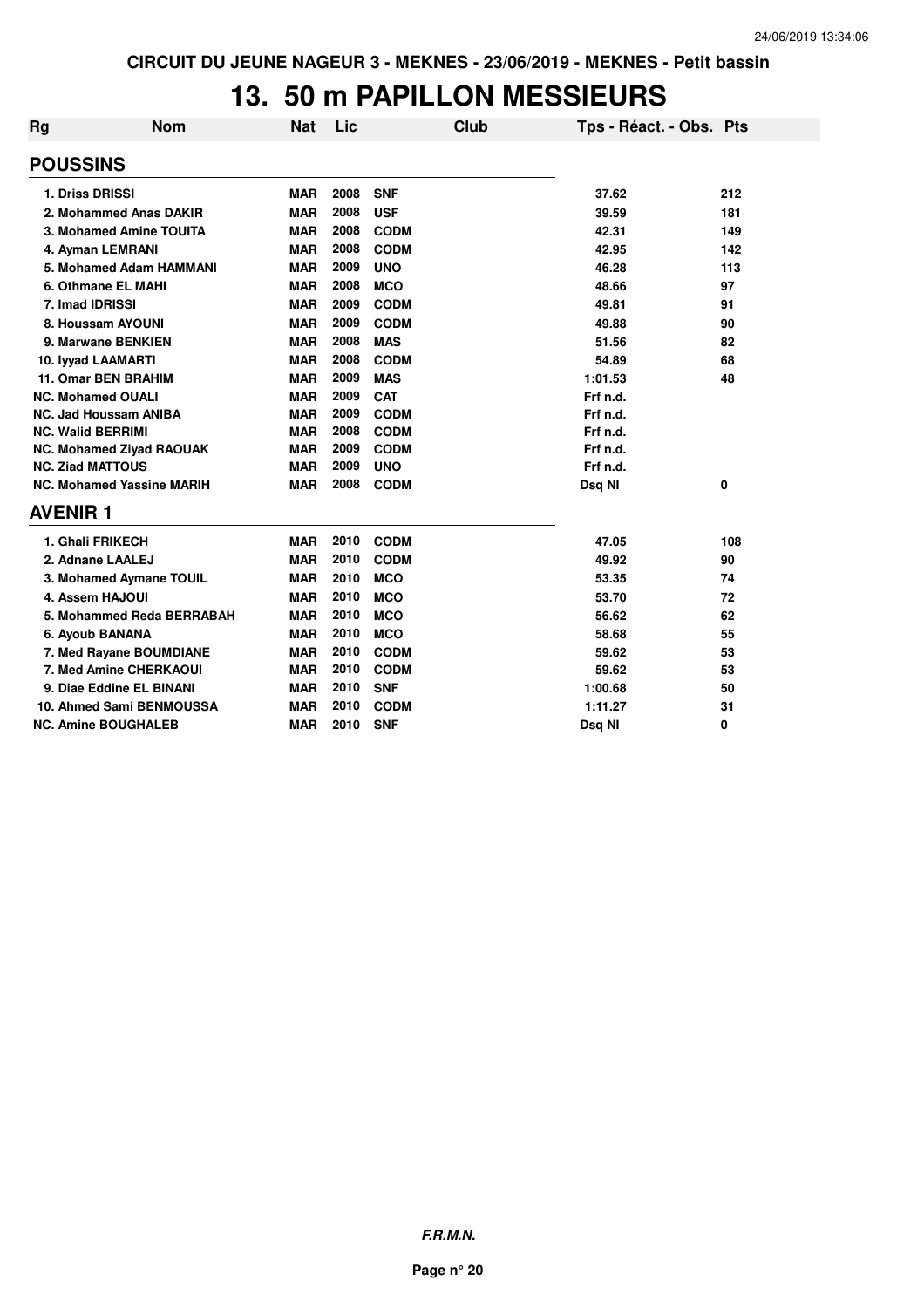#### **14. 50 m PAPILLON DAMES**

| Rg                      | <b>Nom</b>                | <b>Nat</b> | Lic  | Club        |          | Tps - Réact. - Obs. Pts |
|-------------------------|---------------------------|------------|------|-------------|----------|-------------------------|
| <b>POUSSINS</b>         |                           |            |      |             |          |                         |
|                         | 1. Hiba BOUARGANE         | <b>MAR</b> | 2008 | <b>CODM</b> | 35.70    | 320                     |
|                         | 2. Nouha BOUYACOUB        | <b>MAR</b> | 2008 | <b>CODM</b> | 40.00    | 227                     |
|                         | 3. Lina TABERKANT         | <b>MAR</b> | 2008 | <b>SNF</b>  | 40.21    | 224                     |
| 4. Malak ISMAILI        |                           | <b>MAR</b> | 2008 | <b>CODM</b> | 45.05    | 159                     |
|                         | 5. Hafsa ELBOUHASSANI     | <b>MAR</b> | 2009 | <b>CODM</b> | 45.20    | 157                     |
|                         | 6. Houda ESSONNI          | <b>MAR</b> | 2008 | <b>CODM</b> | 47.87    | 132                     |
|                         | 7. Sahar MAHSSOUNE        | <b>MAR</b> | 2009 | <b>CODM</b> | 47.88    | 132                     |
|                         | 8. Chaimae BELRHITI       | <b>MAR</b> | 2009 | <b>CODM</b> | 48.20    | 130                     |
|                         | 9. Inass MASMOUDI         | <b>MAR</b> | 2009 | <b>CODM</b> | 49.28    | 121                     |
|                         | 10. Meryem AGAZANAI       | <b>MAR</b> | 2009 | <b>CODM</b> | 51.10    | 109                     |
| 11. Aya BOUHALI         |                           | <b>MAR</b> | 2009 | <b>USF</b>  | 51.24    | 108                     |
| 12. Alae SELLAKH        |                           | <b>MAR</b> | 2009 | <b>MCO</b>  | 53.24    | 96                      |
| 13. Manar HAMZIA        |                           | <b>MAR</b> | 2009 | <b>CODM</b> | 53.65    | 94                      |
| 14. Hidaya ESSABIR      |                           | <b>MAR</b> | 2009 | <b>USF</b>  | 53.97    | 92                      |
| 15. Malak KADRI         |                           | <b>MAR</b> | 2009 | <b>SNF</b>  | 55.81    | 83                      |
|                         | 16. Maryam ELHAOUAT       | <b>MAR</b> | 2008 | <b>SNF</b>  | 56.94    | 79                      |
|                         | 17. Maha ELOUAQOR         | <b>MAR</b> | 2008 | <b>MAS</b>  | 58.27    | 73                      |
|                         | 18. Zaynab Aesha ZOUITEN  | <b>MAR</b> | 2009 | <b>MAS</b>  | 59.25    | 70                      |
| 19. Hiba BACHA          |                           | <b>MAR</b> | 2008 | <b>CODM</b> | 1:00.53  | 65                      |
| 20. Sara JEBLAOUI       |                           | <b>MAR</b> | 2009 | <b>MCO</b>  | 1:02.01  | 61                      |
| 21. Hajar BENNIS        |                           | <b>MAR</b> | 2008 | <b>MAS</b>  | 1:05.16  | 52                      |
| <b>NC. Nada BERRADA</b> |                           | <b>MAR</b> | 2008 | <b>CODM</b> | Frf n.d. |                         |
| <b>NC. Aya KADOUS</b>   |                           | <b>MAR</b> | 2009 | <b>CODM</b> | Frf n.d. |                         |
|                         | NC. Oumayma MISBAHI       | <b>MAR</b> | 2009 | <b>CODM</b> | Frf n.d. |                         |
|                         | NC. Basma EL MCHAOURI     | <b>MAR</b> | 2009 | <b>CODM</b> | Frf n.d. |                         |
|                         | <b>NC. Hiba BOUGARSSA</b> | <b>MAR</b> | 2009 | <b>CODM</b> | Dsq FD   | 0                       |
| <b>AVENIR 1</b>         |                           |            |      |             |          |                         |
| 1. Aya KOJMANE          |                           | <b>MAR</b> | 2010 | <b>CODM</b> | 52.42    | 101                     |
| 2. Narjiss SEFFAF       |                           | <b>MAR</b> | 2010 | <b>CODM</b> | 54.54    | 89                      |
| 3. Safia HARCHA         |                           | <b>MAR</b> | 2010 | <b>CODM</b> | 54.94    | 87                      |
| 4. Arij CHTATI          |                           | <b>MAR</b> | 2010 | <b>CODM</b> | 56.87    | 79                      |
|                         | 5. Zaynab MEKOUAR         | <b>MAR</b> | 2010 | <b>SNF</b>  | 58.65    | 72                      |
| NC. Sara SAIDI          |                           | <b>MAR</b> | 2010 | <b>SNF</b>  | Dsq NI   | 0                       |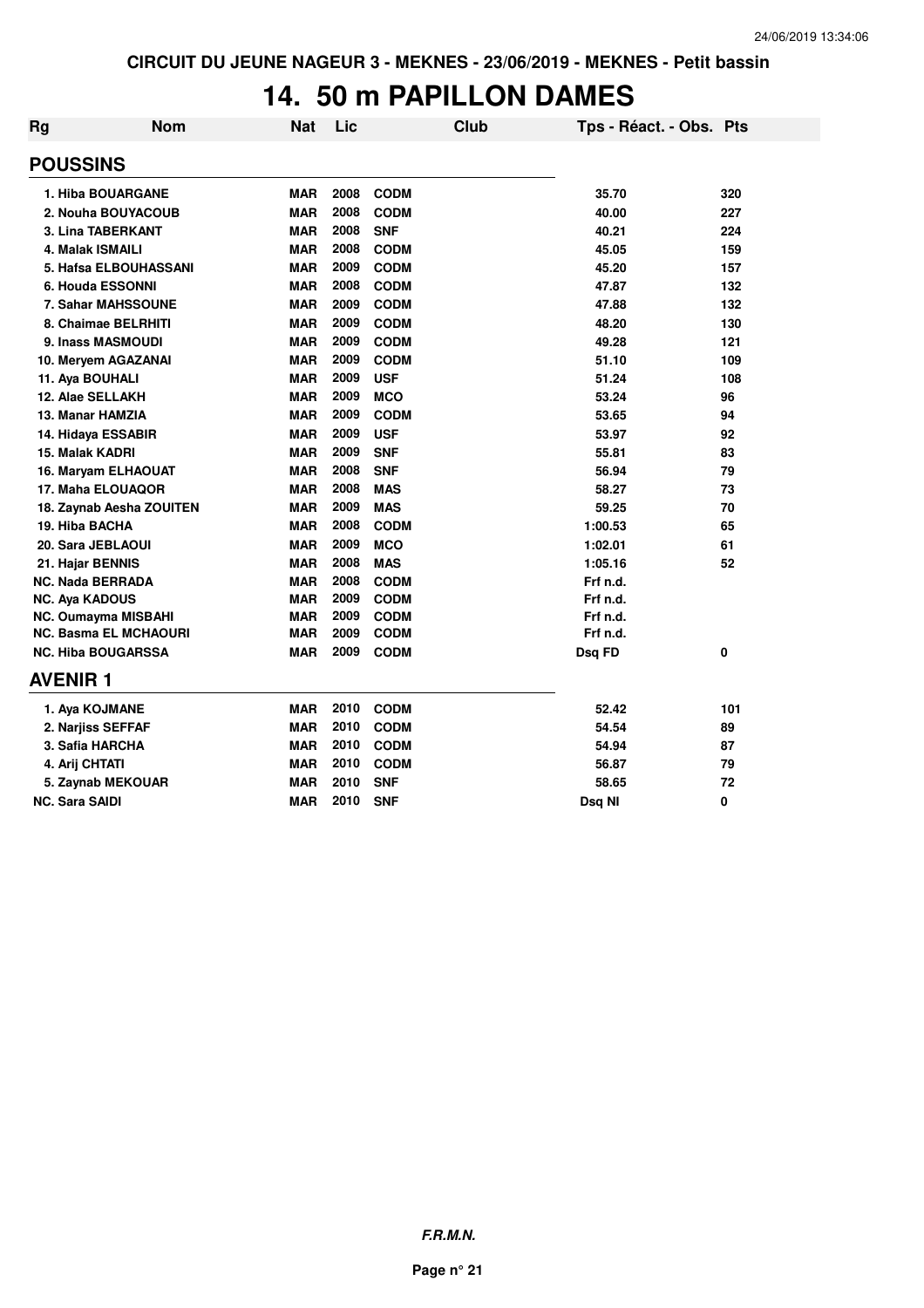#### **15. 4 x 50 m 4 NAGES MESSIEURS**

| Rg | <b>Nom</b>                          | <b>Nat</b> | Lic  |             | Club | Tps - Réact. - Obs. Pts |     |
|----|-------------------------------------|------------|------|-------------|------|-------------------------|-----|
|    | <b>POUSSINS</b>                     |            |      |             |      |                         |     |
|    | 1. Haitam LAAMIRI                   | MAR        | 2008 | <b>CODM</b> |      | 2:43.59                 | 194 |
|    | <b>Ayman LEMRANI</b>                | <b>MAR</b> | 2008 | <b>CODM</b> |      |                         | 194 |
|    | <b>Hicham AZIZ ALAOUI</b>           | <b>MAR</b> | 2008 | <b>CODM</b> |      |                         | 194 |
|    | Zakariae OUBAD                      | <b>MAR</b> | 2008 | <b>CODM</b> |      |                         | 194 |
|    | <b>NC. Othmane IDRISSI BOUGRINE</b> | <b>MAR</b> | 2008 | <b>DNF</b>  |      | Frf n.d.                |     |
|    | <b>Omar OUADNOUNI</b>               | <b>MAR</b> | 2008 | <b>DNF</b>  |      |                         |     |
|    | <b>Hamza SAADI</b>                  | <b>MAR</b> | 2008 | <b>DNF</b>  |      |                         |     |
|    | <b>Akram TLEMCANI</b>               | <b>MAR</b> | 2009 | <b>DNF</b>  |      |                         |     |
|    | NC. Mohamed Adam HAMMANI            | <b>MAR</b> | 2009 | <b>UNO</b>  |      | Frf n.d.                |     |
|    | <b>Ziad MATTOUS</b>                 | <b>MAR</b> | 2009 | <b>UNO</b>  |      |                         |     |
|    | <b>Mohaamed Zouhir MOUFADDAL</b>    | <b>MAR</b> | 2008 | <b>UNO</b>  |      |                         |     |
|    | <b>Othmane RHZAL</b>                | <b>MAR</b> | 2008 | <b>UNO</b>  |      |                         |     |